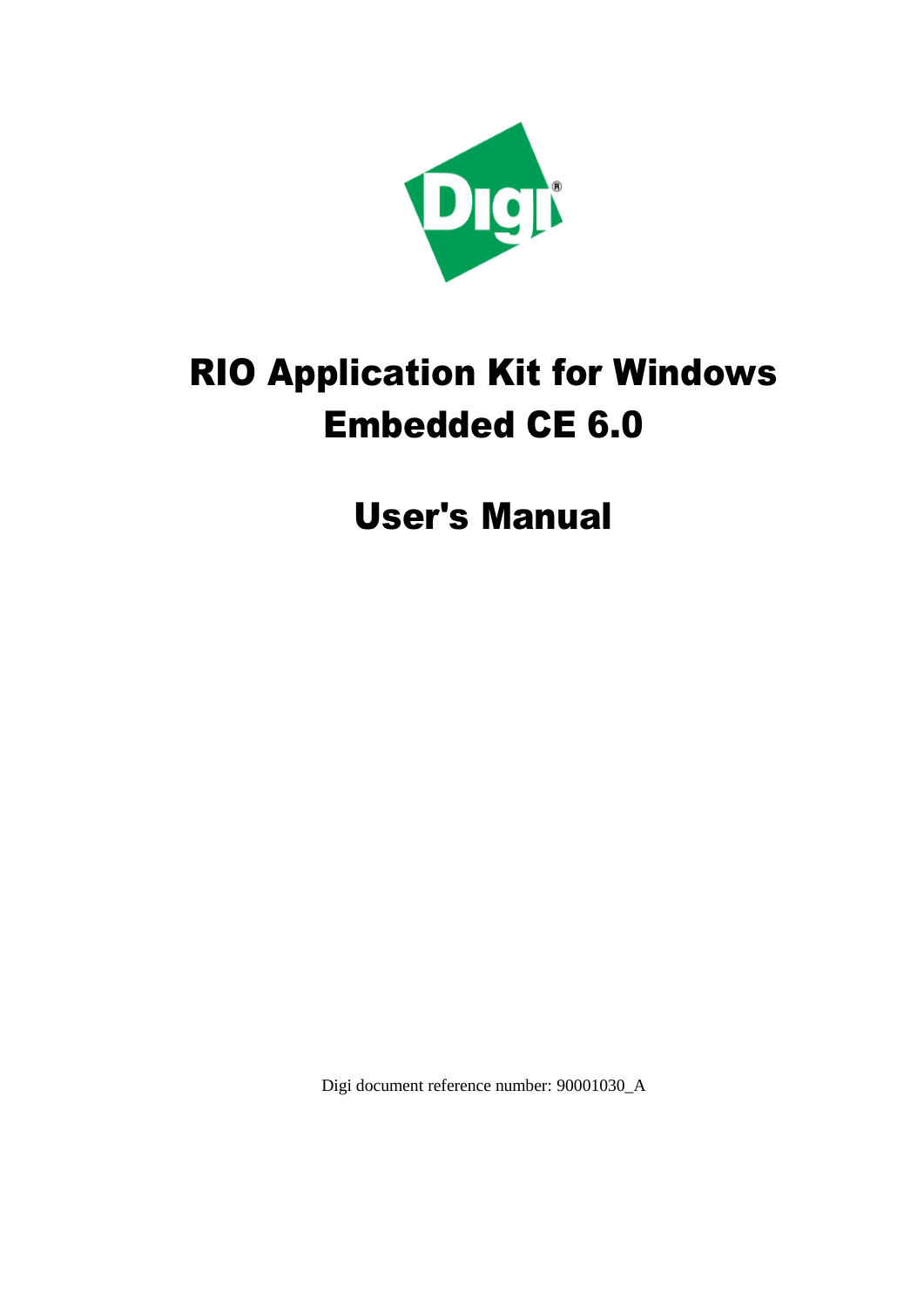Digi International Inc. 2008. All Rights Reserved.

The Digi logo is a registered trademark of Digi International, Inc.

All other trademarks mentioned in this document are the property of their respective owners.

Information in this document is subject to change without notice and does not represent a commitment on the part of Digi International.

Digi provides this document "as is," without warranty of any kind, expressed or implied, including, but not limited to, the implied warranties of fitness or merchantability for a particular purpose. Digi may make improvements and/or changes in this manual or in the product(s) and/or the program(s) described in this manual at any time.

This product could include technical inaccuracies or typographical errors. Changes are periodically made to the information herein; these changes may be incorporated in new editions of the publication.

Digi International Inc. 11001 Bren Road East Minnetonka, MN 55343 (USA) +1 877 912-3444 or +1 952 912-3444 http://www.digiembedded.com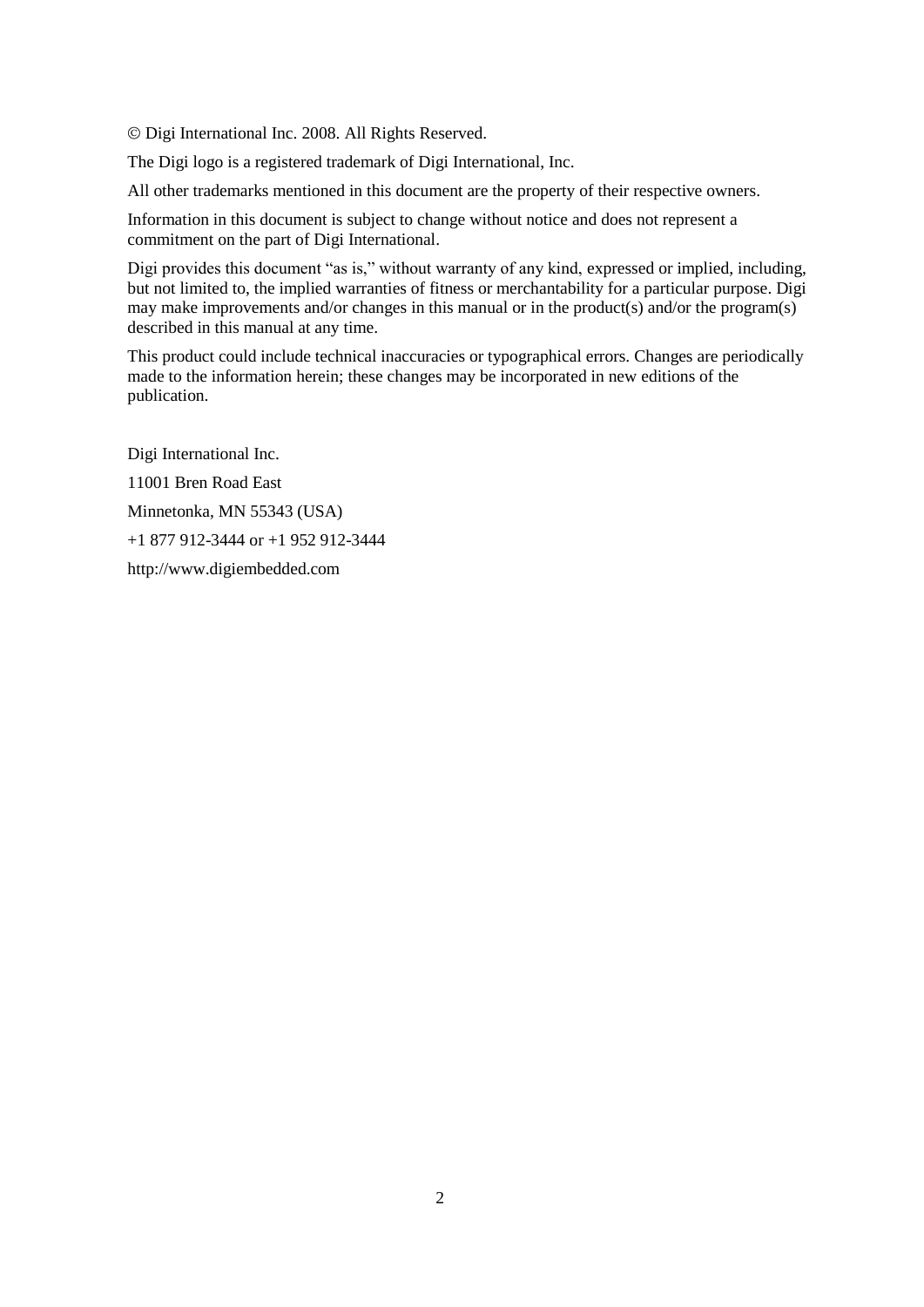## **Contents**

| 1            |  |
|--------------|--|
|              |  |
|              |  |
| $\mathbf{2}$ |  |
|              |  |
|              |  |
|              |  |
|              |  |
| 3            |  |
| 4            |  |
|              |  |
|              |  |
|              |  |
| 5            |  |
|              |  |
|              |  |
| 6            |  |
|              |  |
|              |  |
|              |  |
|              |  |
|              |  |
|              |  |
|              |  |
|              |  |
|              |  |
|              |  |
|              |  |
|              |  |
| 7            |  |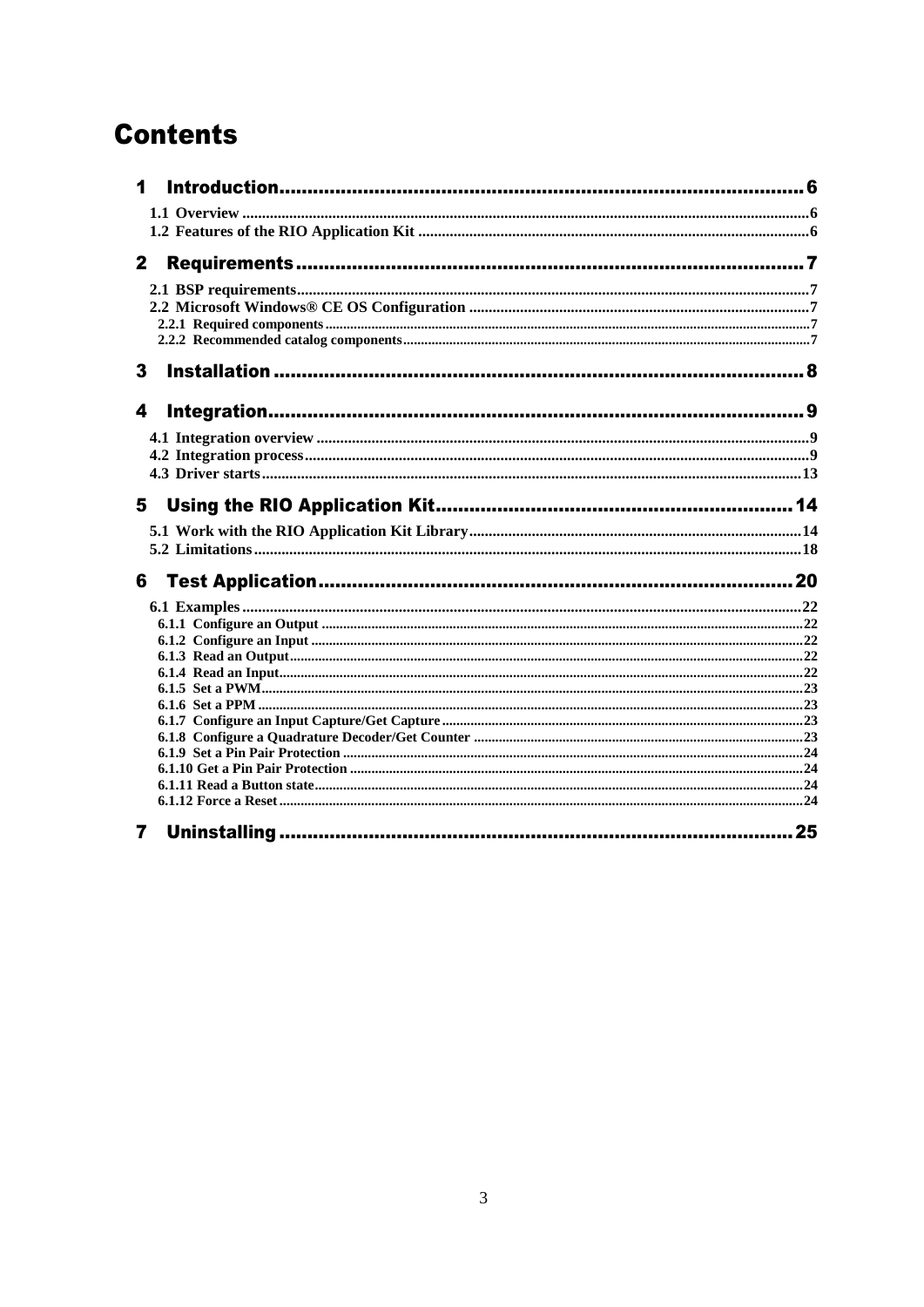## Conventions used in this manual

Here is a list of the typographical conventions used in this manual:

| Style                | New terms and variables in commands, code, and other input.                                   |
|----------------------|-----------------------------------------------------------------------------------------------|
| Style                | In examples, to show the contents of files, the output from<br>commands. In, text the C code. |
|                      | Variables to be replaced with actual values are shown in italics.                             |
| <b>Style</b>         | For menu items, dialogs, tabs, buttons, and other controls.                                   |
|                      | In examples, to show the text that you enter                                                  |
| Menu name $>$ option | A menu followed by one or more options; for example, File ><br>New.                           |

This manual also uses these frames and symbols:



#### **This is a warning. It helps solve or avoid common mistakes or problems.**



*This is a hint. It contains useful information about a topic.*



This is a host computer session > **Bold text indicates what must be entered**.



This is a target session > **Bold text indicates what must be entered**.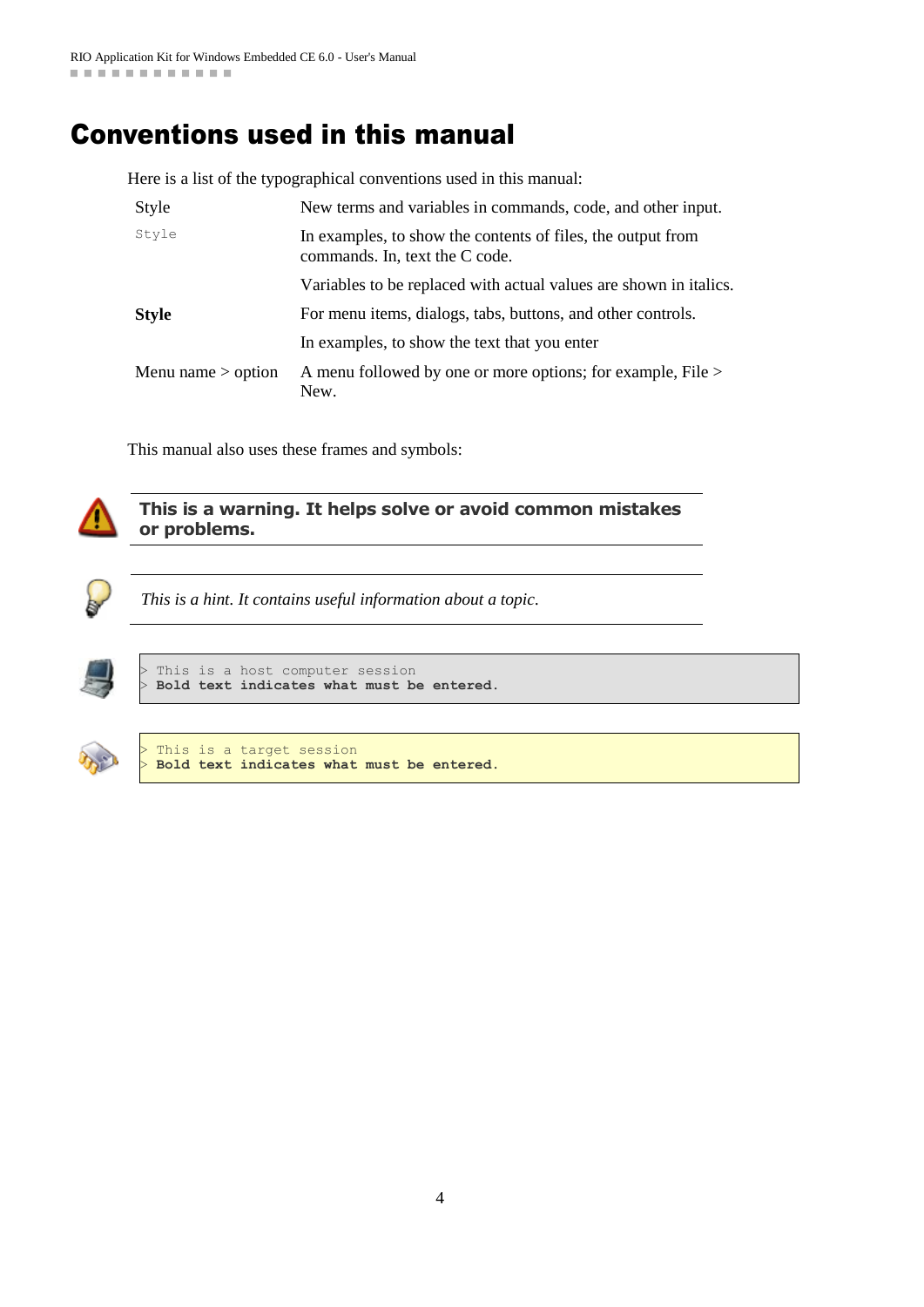## Abbreviations

| <b>BSP</b>    | <b>Board Support Package</b>    |
|---------------|---------------------------------|
| <b>CPU</b>    | <b>Central Processing Unit</b>  |
| <b>FTP</b>    | <b>File Transfer Protocol</b>   |
| <b>HS SPI</b> | High Speed SPI                  |
| I/O           | Input/Output                    |
| LSB           | Less Significant Byte           |
| <b>MSB</b>    | Most Significant Byte           |
| OS            | <b>Operating System</b>         |
| PC.           | <b>Personal Computer</b>        |
| <b>PWM</b>    | Pulse Width Modulator           |
| <b>PPM</b>    | <b>Pulse Position Modulator</b> |
| QD            | <b>Quadrature Decoder</b>       |
| SPI           | Serial Peripheral Interface     |
| us            | Microsecond                     |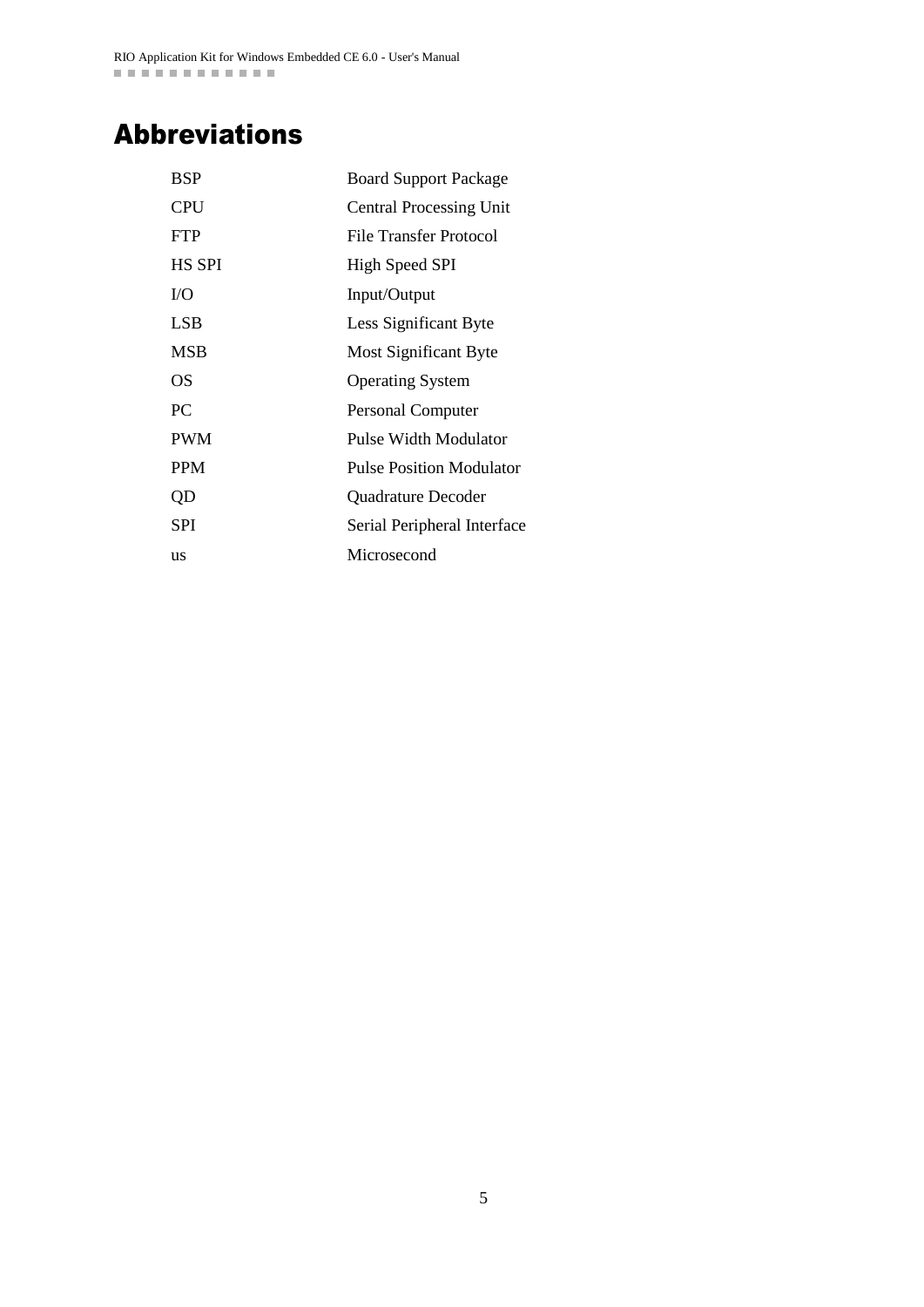## <span id="page-5-0"></span>1 Introduction

## <span id="page-5-1"></span>1.1 Overview

The Rabbit RIO Programmable I/O Application Kit is a peripheral product designed to be incorporated into systems requiring versatile timing controls and a broader range of functionality.

The RIO Application Kit hardware board connects to the Development or JumpStart board via the Serial Peripheral Interface.

The design of the RIO Application Kit's ports allows any of the eight identical ports, each with four bits or I/O pins, to be programmed to perform any number of different functions, including a pulse-width modulator, a pulse-position modulator, quadrature decoders, pulse measurement, and I/O, including pin-pair protection for applications such a H-bridge drivers.

The RIO Application Kit is powered by the SPI port on the Development or JumpStart board.

The RIO Application Kit contains a driver for Microsoft Windows® Embedded CE 6.0 OS Design.

This User's Manual assumes that the reader is able to create, compile and download a kernel image.

## <span id="page-5-2"></span>1.2 Features of the RIO Application Kit

The following are the major features of the RIO Application Kit:

- 5V tolerant
- 8 independent functional ports with 4 pins each
- Any pin of each port is capable of:
	- o Generating PWM outputs and variable-phase PWM outputs
	- o Input capture (pulse length or frequency)
	- o Decoding quadrature signals
	- o Provide extended I/O pins to the microprocessor
	- o Pin-pair protection for driving H bridges
- Up to 32 digital I/O lines, up to 4 general-purpose inputs
- 4 User's button
- SPI Mode communication, LSB first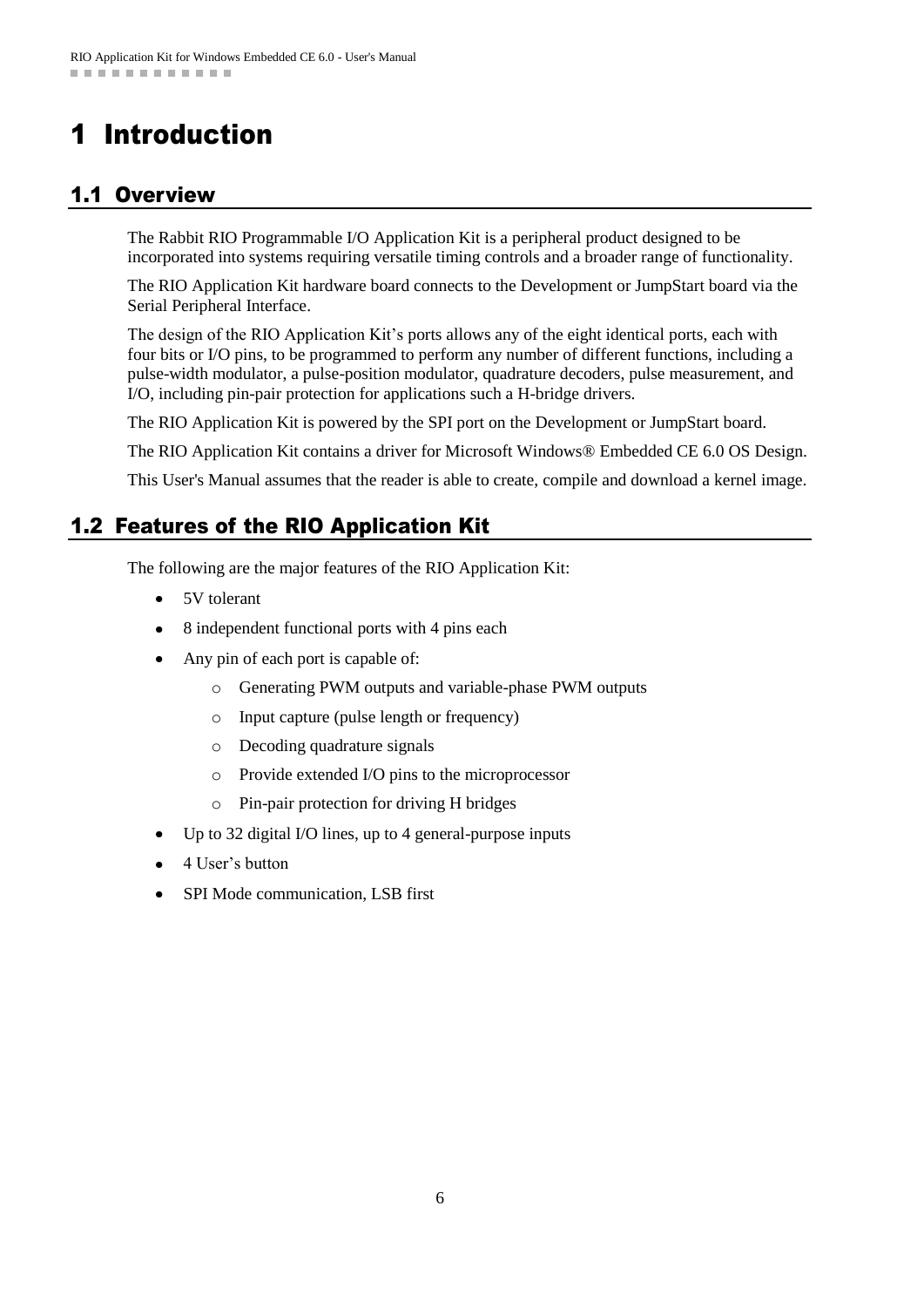## <span id="page-6-0"></span>2 Requirements

Minimum and recommended development system requirements:

- $\bullet$ x86 PC with 500 MHz Pentium III or faster processor; 2 GHz Pentium 4 or equivalent recommended
- Microsoft Windows® 2000 Professional with Service Pack 4 or Windows XP Professional with Service Pack 1.
- $\bullet$ Microsoft Windows® CE 6.0 with Service Pack 1 installed and updates
- $\bullet$ Serial port
- Ethernet network card  $\bullet$

## <span id="page-6-1"></span>2.1 BSP requirements

Display interface support recommended for development purposes, but not required.

## <span id="page-6-2"></span>2.2 Microsoft Windows® CE OS Configuration

### <span id="page-6-3"></span>2.2.1 Required components

Go to the Catalog and expand **Core OS > CEBASE**. Then include this element:

#### **Core OS Services:**

• Serial Port Support

If you are using the ConnectCore 9C/Wi-9C or ConnectCore 9P 9360 go to the Catalog and expand **Third Party > BSP >** *YourPlatform* **> Device Drivers > Serial Port**. Then include this element:

#### **Serial B:**

NS9XXX SPI  $\bullet$ 

If you are using the ConnectCore 9M 2443 go to the Catalog and expand **Third Party > BSP > ConnectCore 9M Wi-9M 2443 > Device Drivers > SPI**. Then include these elements:

- S3C2443 HS SPI Driver
- $\bullet$ S3C2443 SPI Driver

### <span id="page-6-4"></span>2.2.2 Recommended catalog components

Other recommended networking utilities and services are:

#### **Core OS > CEBASE > Communication Services and Networking:**

- Networking General  $\bullet$ 
	- o **Network Utilities**
- Servers
	- o FTP Server
	- o Telnet Server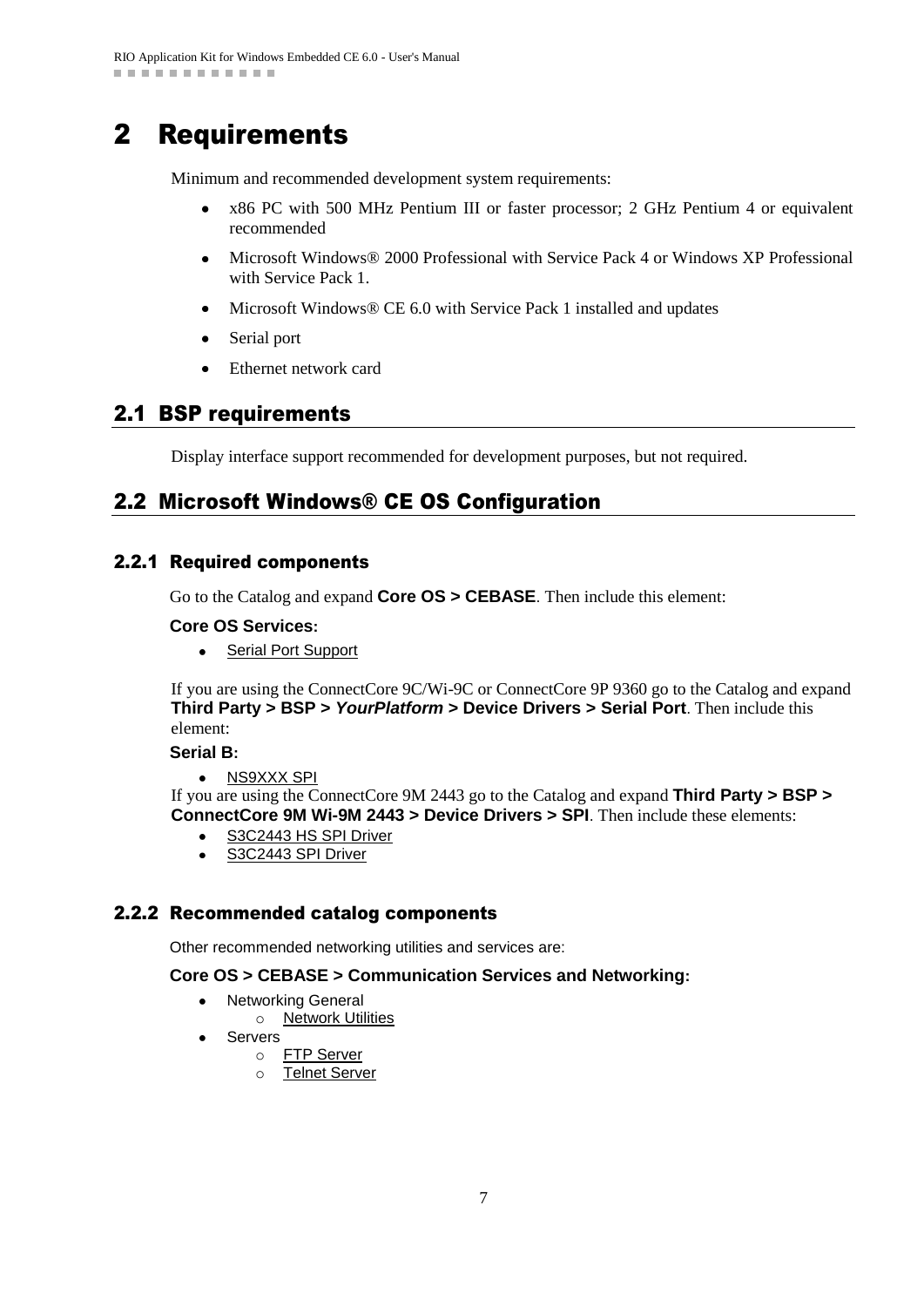## <span id="page-7-0"></span>3 Installation

This software package is installed by executing downloadable setup.exe from *<http://www.digi.com/support/>* , from the "Select a Product" drop down box, select "Application Kits". The installer wizard will guide you through the rest of the installation.

The installer adds the following components to your system:

*%ProgramFiles%\Digi\AppKits\RIO\_AppKit*:

- **Uninstaller**: Executable to uninstall the RIO Application Kit.  $\bullet$
- $\bullet$ **Release Notes** and **License Agreements.**
- *%\_WINCEROOT%\OTHERS\Digi\AppKits\RIO\_AppKit\src\driver:*
	- The driver's source code.
- *%\_WINCEROOT%\OTHERS\Digi\AppKits\RIO\_AppKit\src\lib:*
	- The library's source code.  $\bullet$

*%\_WINCEROOT%\OTHERS\Digi\AppKits\RIO\_AppKit\src\test\_application:*

The test application source code.  $\bullet$ 

*%ProgramFiles% is the environment variable that points to your Program Files directory (usually C:\Program Files)*

*%\_WINCEROOT% is the environment variable that points to your Microsoft Windows® CE root directory (usually C:\WINCE600).*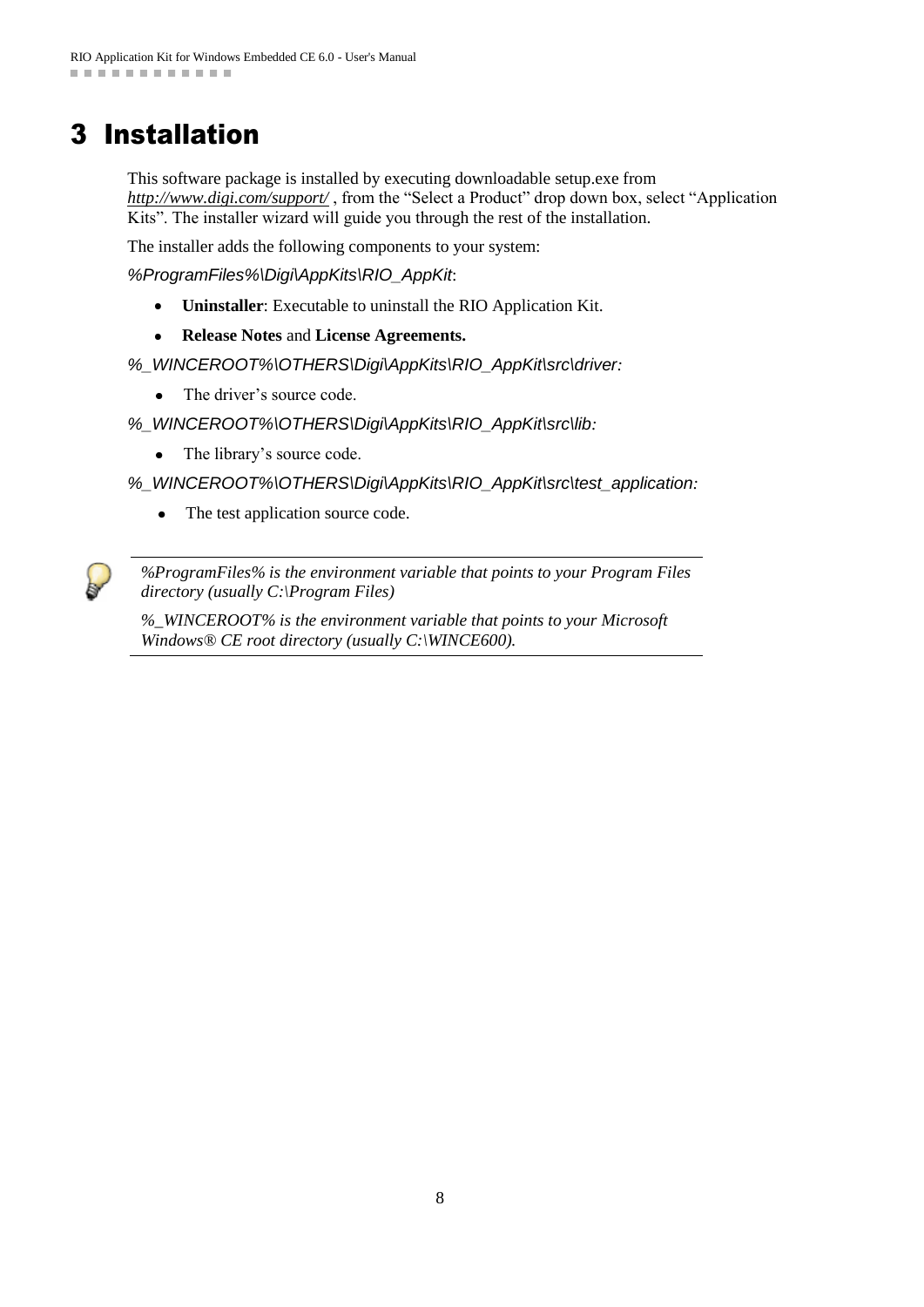## <span id="page-8-0"></span>4 Integration

## <span id="page-8-1"></span>4.1 Integration overview

Before beginning the integration process you must have the following applications installed.

- Microsoft Windows® CE 6.0 as described in Chapter 2, and  $\bullet$
- a BSP corresponding with the hardware that will be used.  $\bullet$

The following sections describe the steps needed to integrate the RIO Application Kit drivers and software into your project.

## <span id="page-8-2"></span>4.2 Integration process

First, you need to complete a build of your project, when that is complete you can then add the RIO Application Kit driver to your project as a new subproject.

Open the Solution Explorer and right-click on Subprojects. Choose **Add Existing Subproject**:

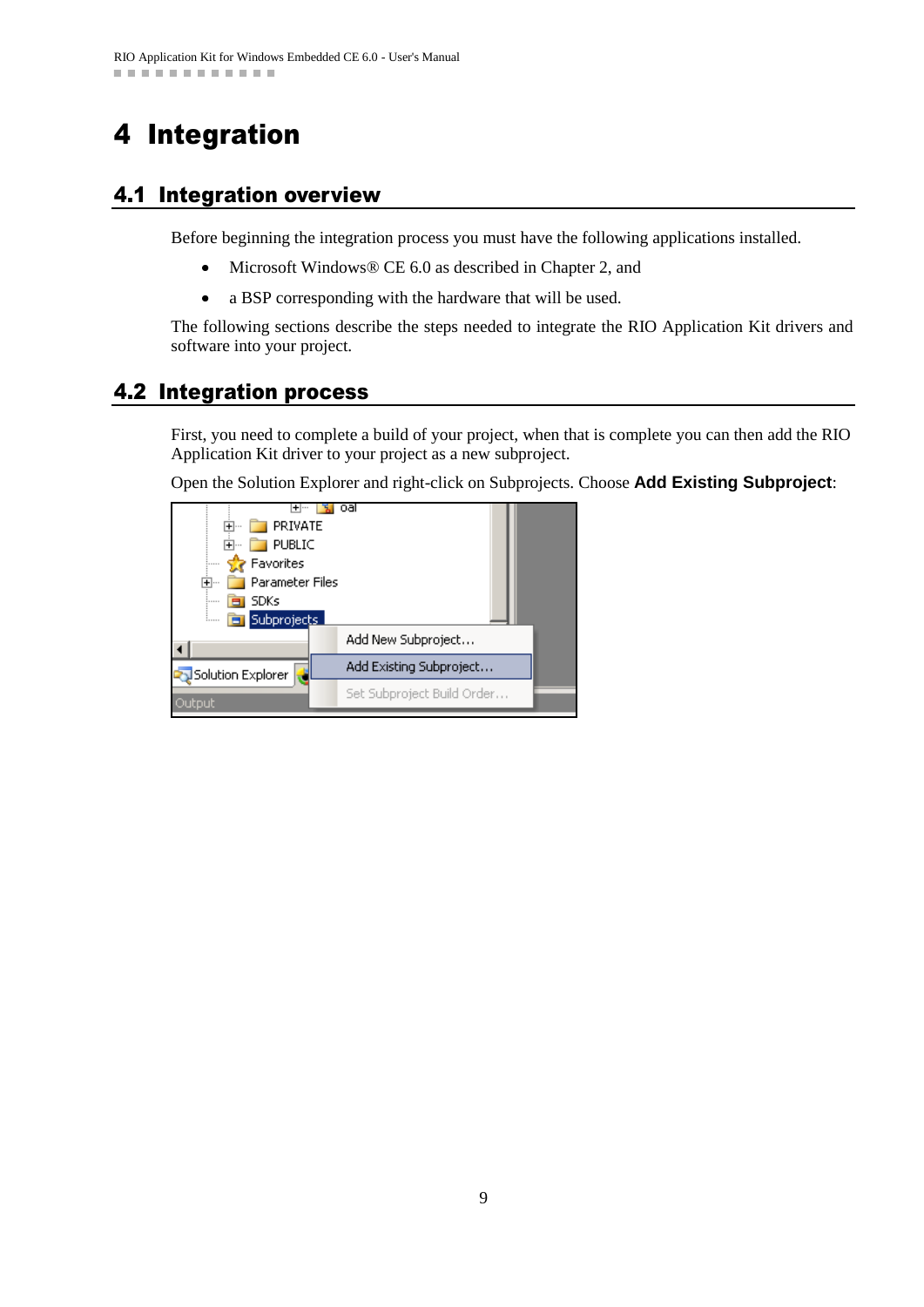Navigate to *%\_WINCEROOT%\OTHERS\Digi\AppKits\RIO\_AppKit\src\driver* directory and select RIO\_AppKit.pbpxml:

| Open                          |                              |                                                                    |    |                 | $2 \times$     |
|-------------------------------|------------------------------|--------------------------------------------------------------------|----|-----------------|----------------|
| Look in:                      | driver                       |                                                                    | ▾╎ | $O$ $D$ $P$ $E$ |                |
| My Recent<br><b>Documents</b> | RIO_AppKit.pbpxml            |                                                                    |    |                 |                |
| Desktop<br>My Documents       |                              |                                                                    |    |                 |                |
| My Computer                   |                              |                                                                    |    |                 |                |
| My Network<br>Places          | File name:<br>Files of type: | RIO_AppKit.pbpxml<br>Windows Embedded CE Subproject Files (.pbp: v |    |                 | Qpen<br>Cancel |

Then, navigate to *%\_WINCEROOT%\OTHERS\Digi\AppKits\RIO\_AppKit\src\lib* directory and select RIO\_AppKit\_LIB.pbpxml:

| Open                                                             |                       |                                               |                          |                 |        | $2 \times$ |
|------------------------------------------------------------------|-----------------------|-----------------------------------------------|--------------------------|-----------------|--------|------------|
| Look in: $\boxed{\bigcirc}$ lib                                  |                       |                                               | $\vert \mathbf{v} \vert$ | $O$ $D$ $P$ $E$ |        |            |
| My Recent<br>Documents<br>Desktop<br>My Documents<br>My Computer | RIO_AppKit_LIB.pbpxml |                                               |                          |                 |        |            |
| My Network                                                       | File name:            | RIO_AppKit_LIB.pbpxml                         |                          | ▾               | Qpen   |            |
| Places                                                           | Files of type:        | Windows Embedded CE Subproject Files (.pbp) \ |                          |                 | Cancel |            |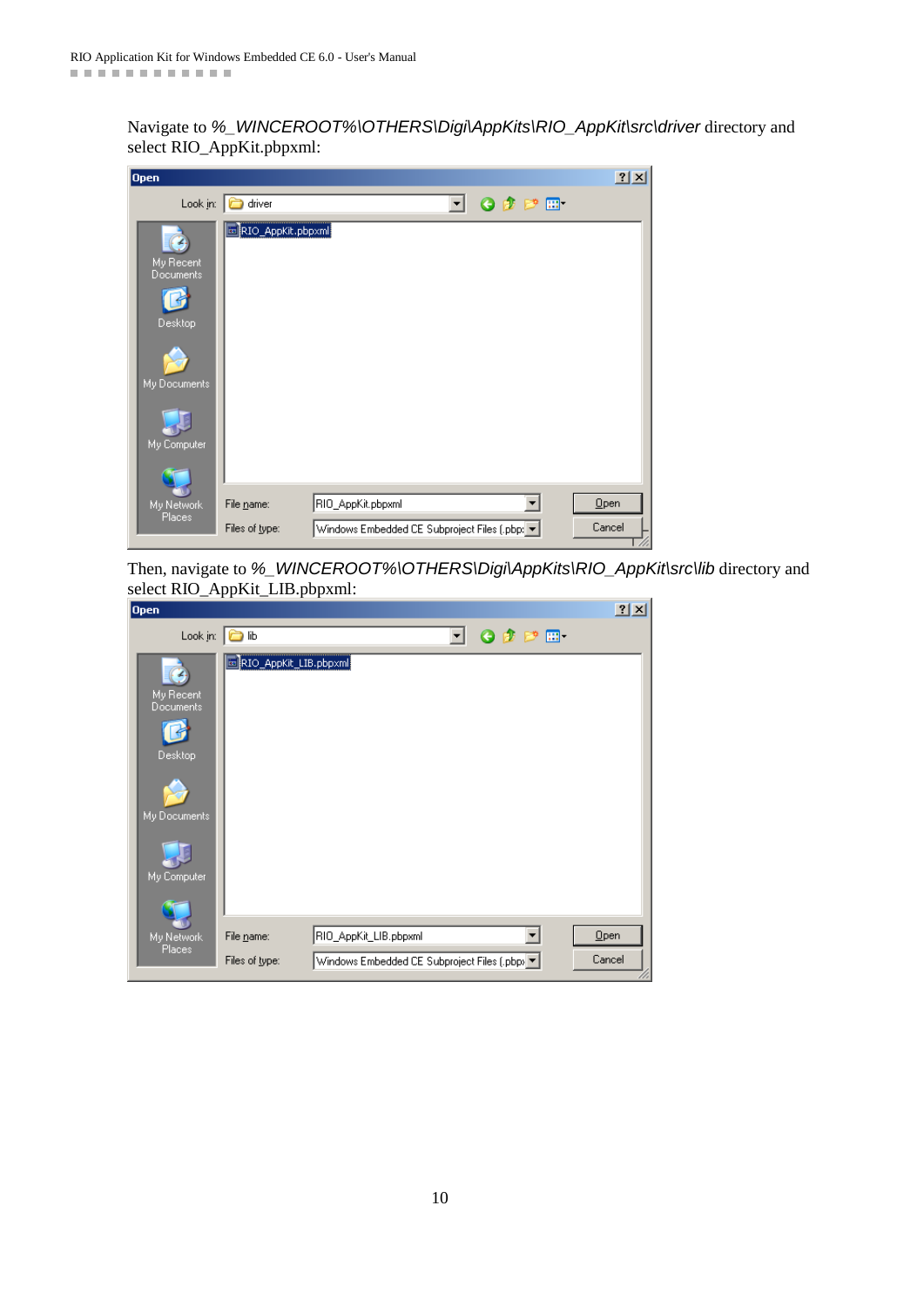At this point you should see the parameter files and the source code.

#### **Before you rebuild the RIO Application Kit driver you must select the registry entry that corresponds to the SPI port the RIO Application Kit is connected to.**

The RIO Application Kit driver needs to know which SPI port the development board is connected to. That can be configured in RIO\_AppKit.reg. Simply comment out, or comment in the SPI port you would like to use.



```
[HKEY_LOCAL_MACHINE\Drivers\BuiltIn\RIO_AppKit]
      "Dll"="RIO_AppKit.dll"
      "Prefix"="RIO"
      "Priority256"=dword:64
      ;"RIOControllerInterface"="SPI1:" ;CCX9M2443 SPI
     "RIOControllerInterface"="SPI2:" ;CC9C/CCWi-9C/CC9P9360 CCX9M2443 HSSPI<br>"RIOPrescaleFreq"=dword:F4240 ;1000000Hz = 1MHz -> Period = 1us
                                                  :10000000Hz = 1MHz \rightarrow Period = 1us
```
Right click on RIO\_AppKit and select **Rebuild**

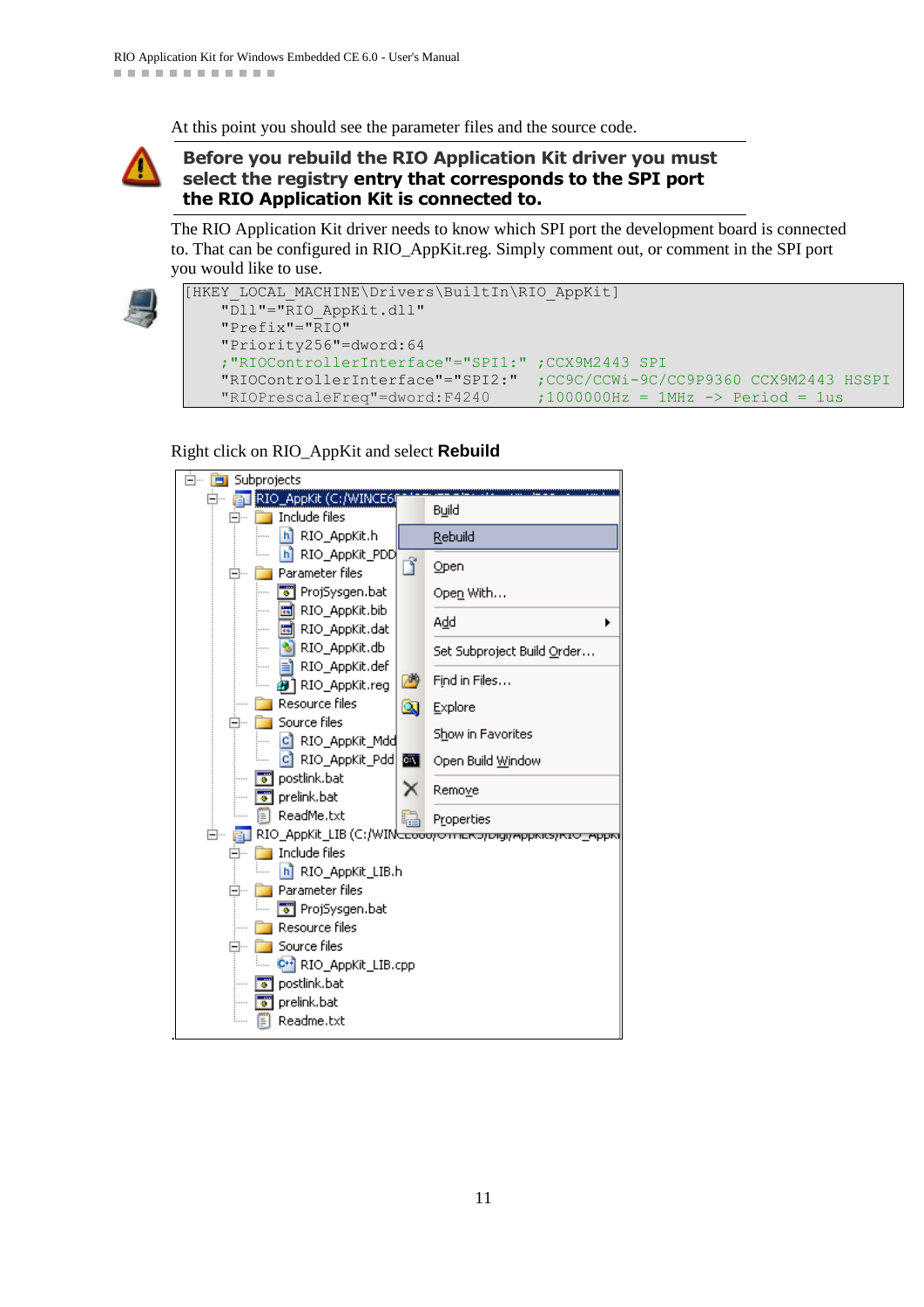

Then right click on RIO\_AppKit\_LIB and select **Rebuild.**

And then right click on the project and select **Make Run-Time Image**.

This will build the library and driver and include them in the final nk.bin image.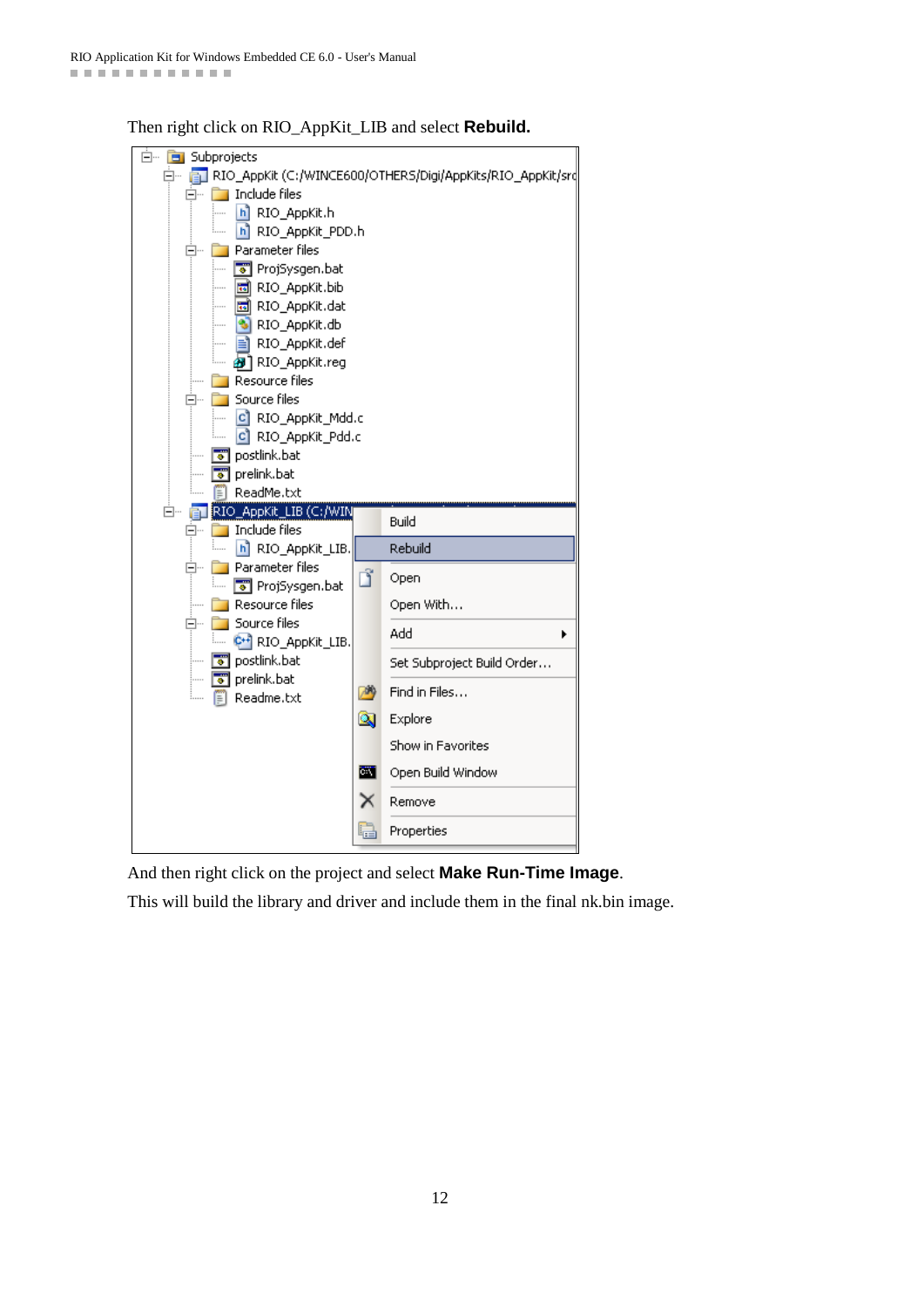## <span id="page-12-0"></span>4.3 Driver starts

When the build is complete you should verify that **RIO\_AppKit.dll** and your registry changes are included in **reginit.ini**. Both files are located in your **Flat Release Directory.**

Once verified, download the image to the target device and start it up. You should see a console message during boot-up similar to the following:



[RIO\_Init]: Loading RIO Application Kit… OK.



*Depending on the debug level, more information may be shown.*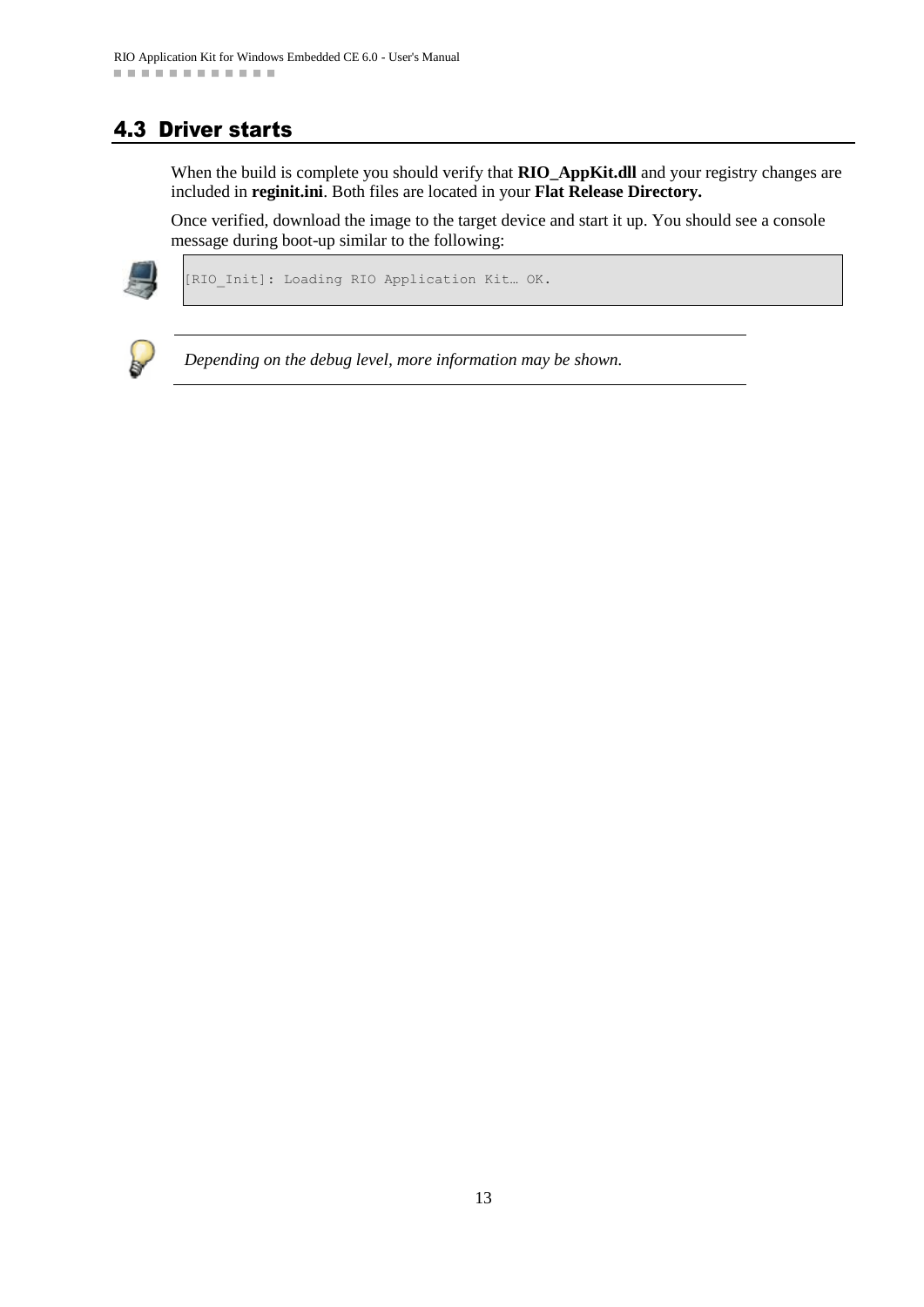## <span id="page-13-0"></span>5 Using the RIO Application Kit

This chapter describes the exported functions available to user applications.



*For a deeper understanding of the RIO Application Kit you should read the Rabbit RIO User's Manual, which can be downloaded from its website*  <http://www.rabbit.com/>

## <span id="page-13-1"></span>5.1 Work with the RIO Application Kit Library

The RIO Application Kit comes with a library to simplify the management of the RIO driver via the following functions:

- RIO\_OpenDevice  $\bullet$ 
	- o This function opens the RIO Application Kit driver
	- o Needs the RIO driver name (RIOx:)
	- o Returns a handle to the RIO

```
hRIO = RIO OpenDevice(TEXT("RIO1:"));
if (hRIO == INVALID_HANDLE_VALUE)
{
    printf(("[TestRIO LIB]Unable to open port\r\n"));
     return FALSE;
}
```
- RIO\_SetOutput
	- o This function sets a specific pin as output
	- o Requires a handle, port number, pin number, and output pin value
	- o Returns TRUE if successful, FALSE otherwise

```
if(!RIO SetOutput(hRio, Port0, Pin0,TRUE))
{
```

```
printf(("RIO SetOutput, error %d\r\n"),GetLastError());
 return 0;
```
- RIO\_SetInput
	- o This function sets a specific pin as input
	- o Requires a handle, port number, and pin number
	- o Returns TRUE if successful, FALSE otherwise

}

{

}

```
if(!RIO SetInput(hRio, Port0, Pin1))
   printf(("RIO SetInput, error %d\r\n"),GetLastError());
    return 0;
```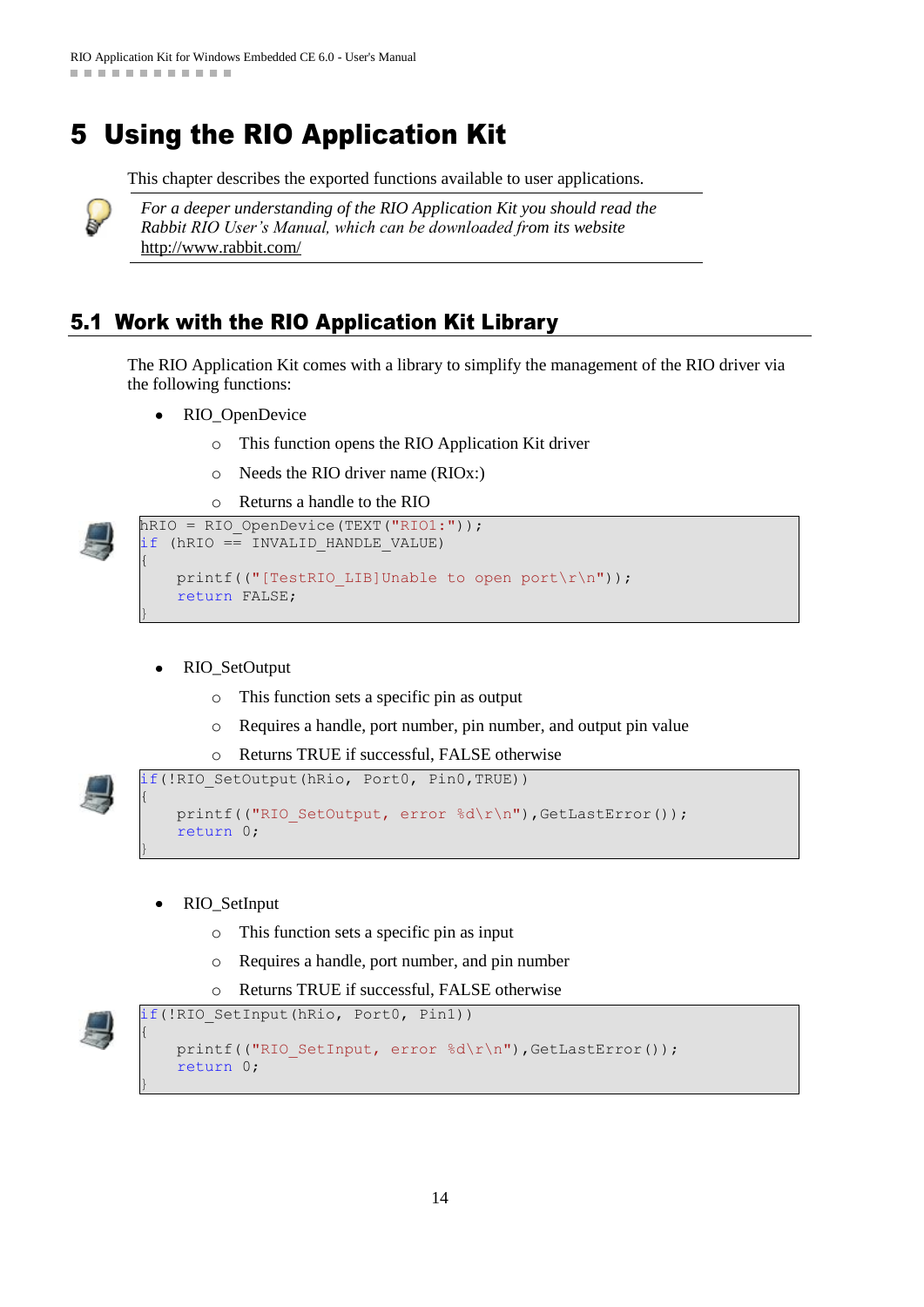- RIO\_ReadOutput
	- o This function reads a specific pin configured as output
	- o Requires a handle, port number, and pin number

o Returns the pin value



printf(("Read Output: Value=  $x\rightharpoonup x(n)$ , RIO ReadOutput(Port0,Pin1));

- RIO\_ReadInput
	- o This function reads a specific pin configured as input
	- o Requires a handle, port number, and pin number
	- o Returns the pin value



printf(("Read Input: Value=  $x\r\ln$ "),RIO ReadInput(Port0,Pin1));

#### RIO\_SetPWM

- o This function sets a PWM on a specific pin
- o Requires a handle, port number, pin number, period (in time units), and duty cycle.
- o Returns TRUE if successful, FALSE otherwise

if(!(RIO SetPWM(hRio, Port1, Pin0, 1000, 50)))



{

}

{

}

printf(("RIO SetPWM, error %d\r\n"),GetLastError()); return 0;

#### RIO\_SetPPM

- o This function sets a PPM on a specific pin
- o Requires a handle, port number, pin number, period (in time units), duty cycle, and phase (in degrees)
- o Returns TRUE if successful, FALSE otherwise

if(!(RIO SetPPM(hRio, Port2, Pin0, 1000, 50, 90)))



printf(("RIO SetPPM, error %d\r\n"),GetLastError()); return 0;

- RIO\_SetCapture
	- o This function configures a pin for input capture
	- o Needs handler, port number, pin to the capture, pin to start the capture and value, pin to finish the capture and value.
	- o Returns TRUE if successful, FALSE otherwise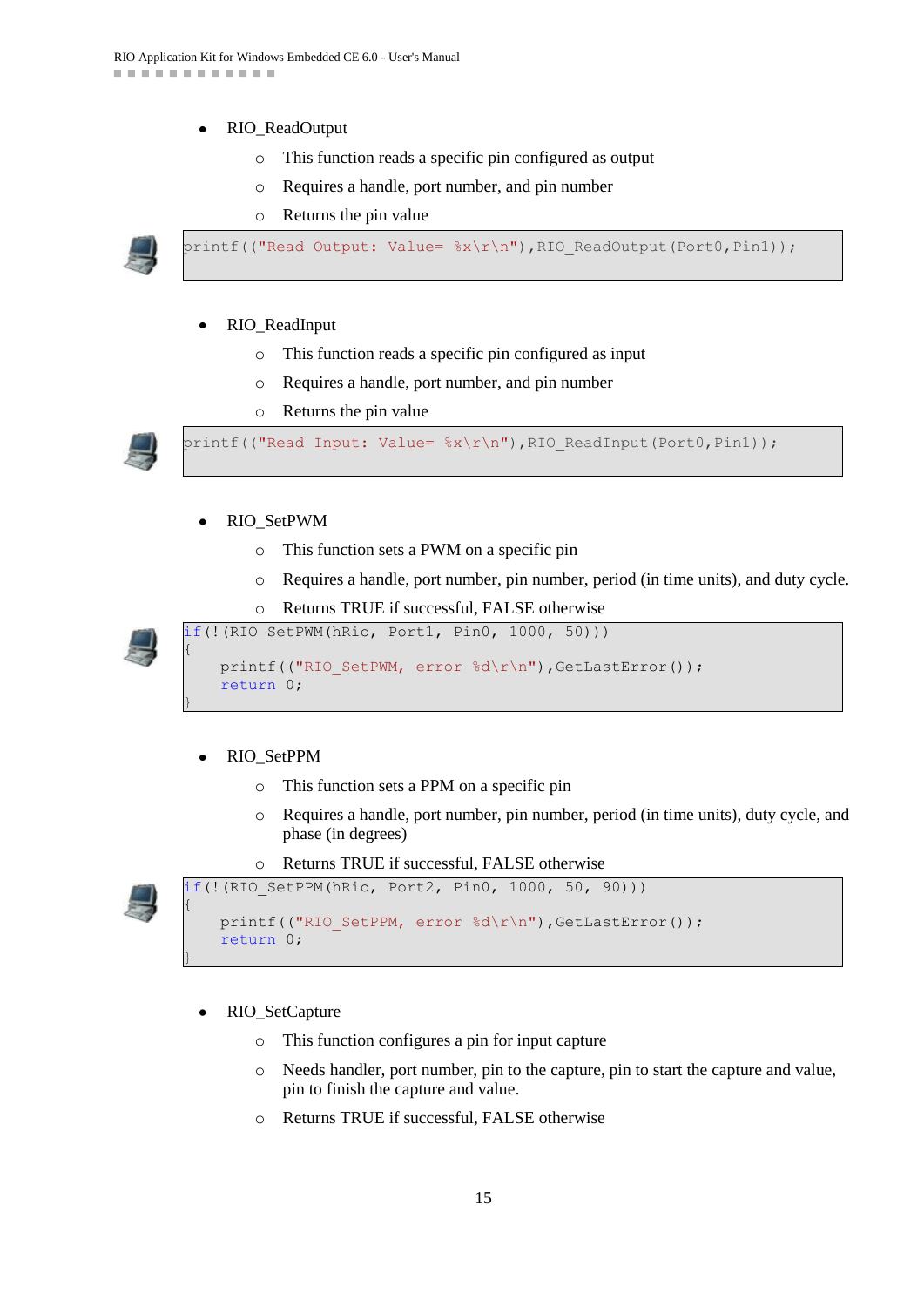

 $\{$ 

}

```
f(!RIO SetCapture(hRio, Port3, Pin0, Pin0, RISING, Pin1, FALLING))
  printf(("RIO SetCapture, error %d\r\n"),GetLastError());
   return 0;
```
- RIO\_GetCapture
	- o This function gets the value of the Counter End Register, see the Rabbit RIO User's Manual for more information
	- o Requires a handle and port number
	- o Returns the Counter End value

printf(("Value= %d\r\n"),RIO\_GetCapture(hRio, Port3));

- RIO\_SetPinPairProtection
	- o This function sets pin pair protection
	- o Requires a handle, port number, two pins to protect, and the value of each pin.
	- o Returns TRUE if successful, FALSE otherwise



{

}

{

}

if(!RIO SetPinPairProtection(hRio, Port4, Pin0, Pin1, 0, 0)) printf(("RIO SetPinPariProtection, error %d\r\n"),GetLastError()); return 0;

#### RIO\_GetPinPairProtection

- o This function gets the pin pair protection status of a specific port
- o Requires a handle and a port number
- o Returns TRUE if the port is protected, FALSE if not



if(RIO\_GetPinPairProtection(hRio, Port4)

```
 printf(("Port has protection\r\n"),Port4);
```
- RIO\_GetPinPairProtectionValue
	- o This function gets the pin pair protection value on the requested pins
	- o Requires a handle and the two pin numbers
	- o Returns the protection value, 0xFF if it fails, or 0xFE if there is no protection

```
PP1 = RIO GetPinPairProtectionValue(hRio, Port4, 0, 1);
if (PP1==\overline{0}xFF)
    printf(" RIO GetPinPairProtectionValue Failed!\r\n");
else if (PP1==0xFE)
    printf(" Pin1, Pin0 do not have protection\r\n");
else
    printf(" Pin1, Pin0 have protection=0x\frac{x}{x}\frac{r}{n}, PP1);
PP2 = RIO GetPinPairProtectionValue(hRio, Port4, 2, 3);
```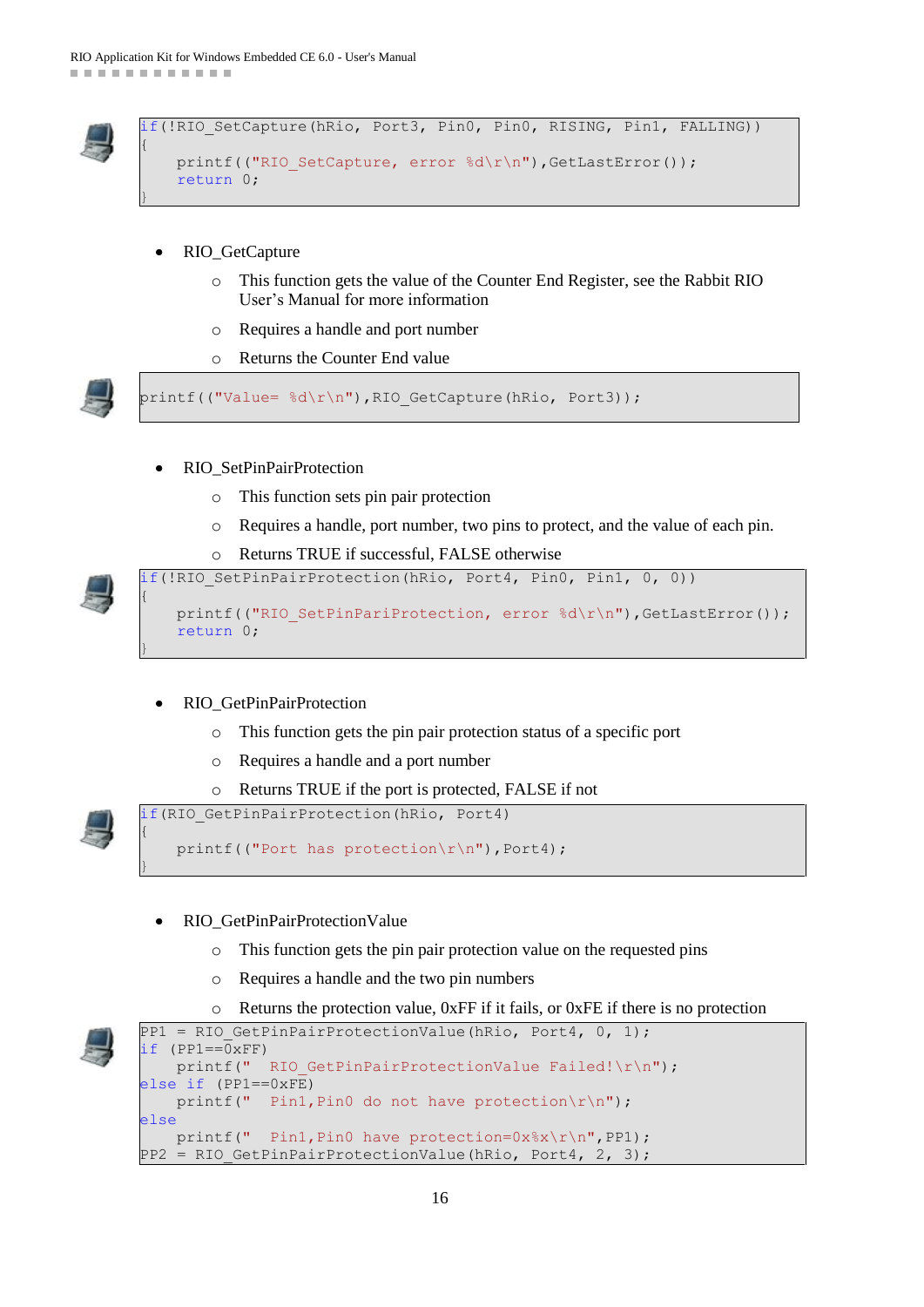```
if (PP2 == 0 \times FF)printf(" RIO GetPinPairProtectionValue Failed!\r\n");
else if (PP2 == 0 \times FE)printf(" Pin2, Pin3 do not have protection\r\n");
else
    printf(" Pin2, Pin3 have protection=0x\frac{2}{x}\frac{r}{n}, PP1);
```
- RIO\_SetQuadratureDecoder  $\bullet$ 
	- o This function sets up a quadrature decoder on three pins
	- o Requires a handle, port number, pin for the I signal, pin for the Q signal, pin to reset the counter, and the reset value
	- o Returns TRUE if successful, FALSE otherwise





- RIO\_ReadButton
	- o This function reads the state of the user button.
	- o Requires a handle and button number
	- o Returns the current state



 $\{$ 

}

printf(("Value=  $\delta d\r \n\$ "),RIO ReadButton (hRio, 1));

- RIO\_GetCounter
	- o This function gets the value of the Count Value Register, see Rabbit RIO User's Manual for more information
	- o Requires a handle and a port number
	- o Returns the counter value



printf(("Value= %d\r\n"),RIO\_GetCounter(hRio, Port5));

- RIO\_ResetDevice
	- o This function forces a soft-reset of the RIO chip
	- o Requires a handle
	- o Returns TRUE if successful, FALSE otherwise



{

}

```
if(!(RIO ResetDevice(hRio)))
   printf(("RIO ResetDevice, error %d\r\n"),GetLastError());
    return 0;
```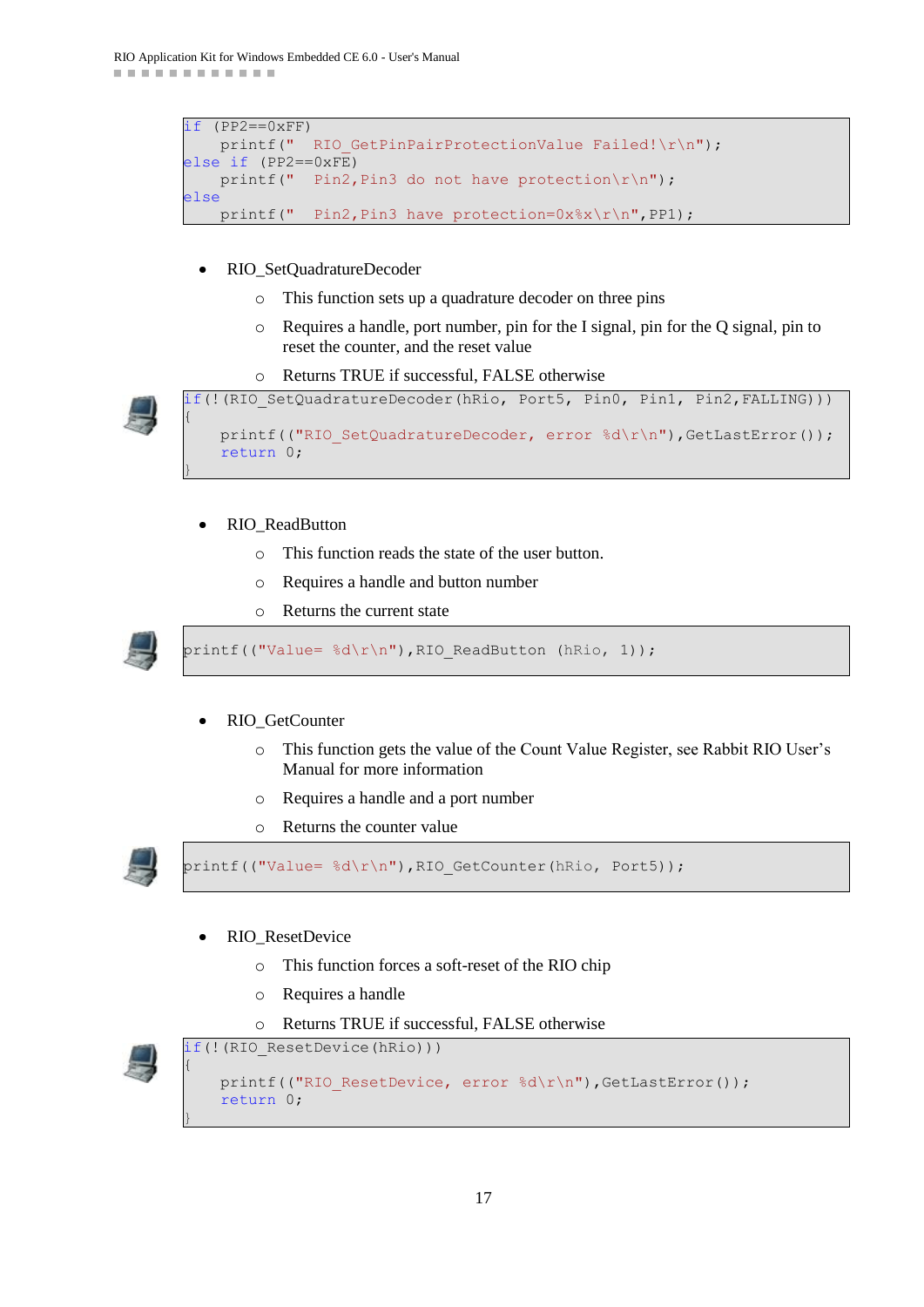- RIO\_CloseDevice
	- o This function closes the RIO Application Kit driver
	- o Requires a handle

o Returns TRUE if successful, FALSE otherwise

```
if(!(RIO CloseDevice(hRio)))
\{printf(("RIO CloseDevice, error %d\r\n"),GetLastError());
     return 0;
```
## <span id="page-17-0"></span>5.2 Limitations

}

The design of the RIO Application Kit's ports allows any of the eight identical ports, each with four bits or I/O pins, to be programmed to perform any number of different functions. However, there are some limitations.

In the RIO\_AppKit.reg file you can define the Master Prescale Register of the RIO. By default this value is set to 0xF4240 (1,000,000) to obtain a frequency of 1MHz (period of 1us). If you change the Master Prescale Register you will also change the period for all of the functions.

To calculate the Master Prescale Register value, you can use the following formula:

Master Prescale Register Value = (Clock frequency/Desired Frequency) – 1

The maximum value is: 0x1312D00 (20,000,000) for a frequency of 20MHz (period of 0.05us). The minimum value is: 0x1312D (78,125) for a frequency of 78,125Hz (period of 12.8us).

#### **PWM:**

- All PWMs on the same port must have the same period.  $\bullet$
- The maximum period for each PWM is 65536 units of time.  $\bullet$
- Any pin not in use for PWM can be used for general-purpose I/O  $\bullet$

#### **PPM:**

- Only pins 0 and 2 of each port can be configured as PPM
- All PPMs on the same port must have the same period.
- The maximum period for each PWM is 65536 units of time.  $\bullet$
- Each port can only support two PPM
- Any pin not in use for PPM can be used for general-purpose I/O



**Be aware when configuring PWM or PPM, as the period gets closer to the main clock frequency (i.e. shorter in duration), the resolution of the duty cycle decreases.**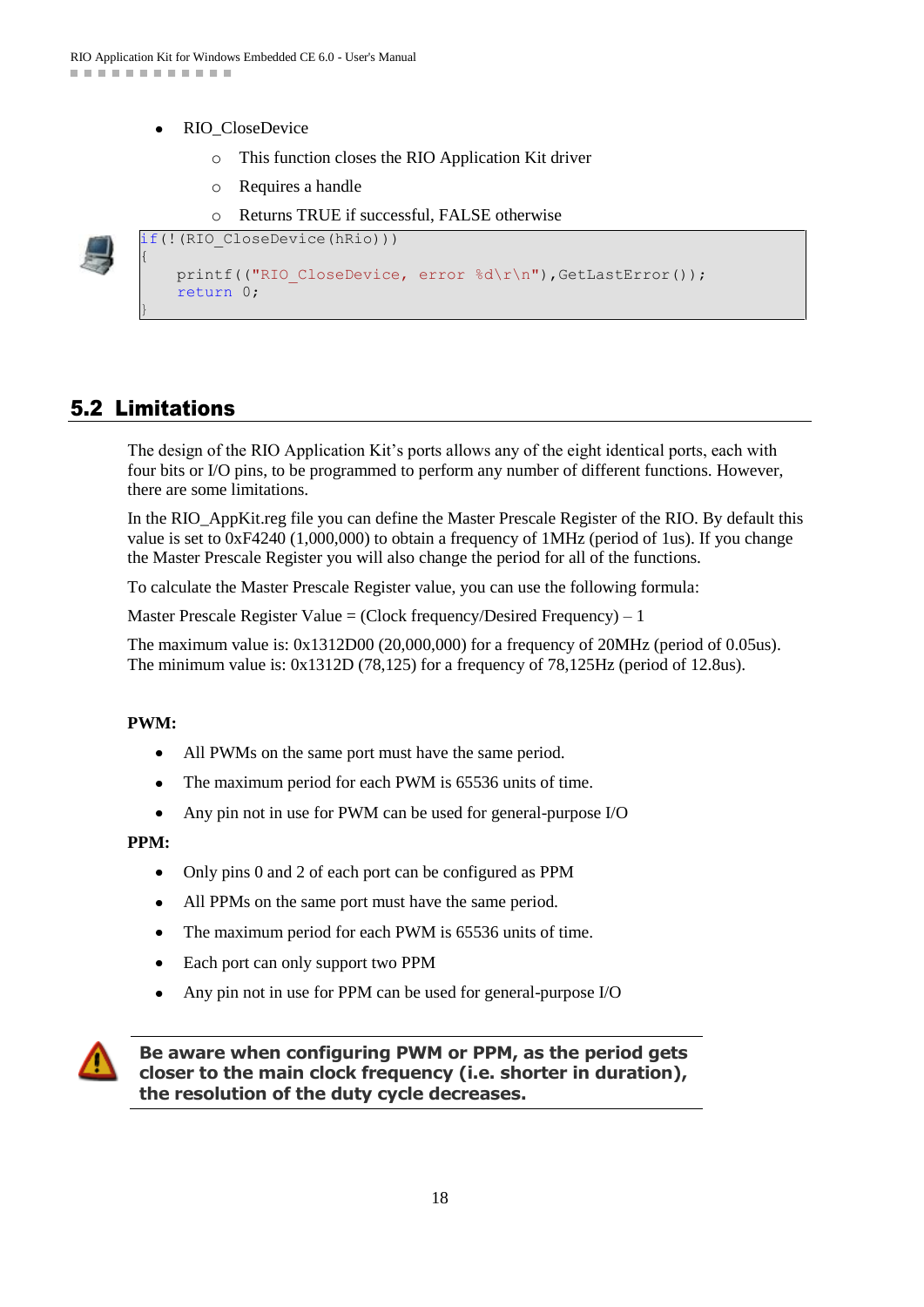#### **Input Capture**

- $\bullet$ Only one pin of the port can be configured as input capture.
- $\bullet$ Any pin not in use for input capture can be used for general-purpose I/O

#### **Pin Pair Protection**

- Pin Pair Protection must be set before any configuration of the pin.
- Pin pair protection must be pin0 and pin1 or pin2 and pin3 of each port.
- $\bullet$ A hardware reset is required to remove pin pair protection.

#### **Quadrature Decoder**

• Pin to the I signal, pin to the Q signal and reset pin, must be different

When a Port is configured with a specific profile, to reconfigure this port you must do a reset to reconfigure the desired port. A reset in the RIO Application Kit resets all the ports.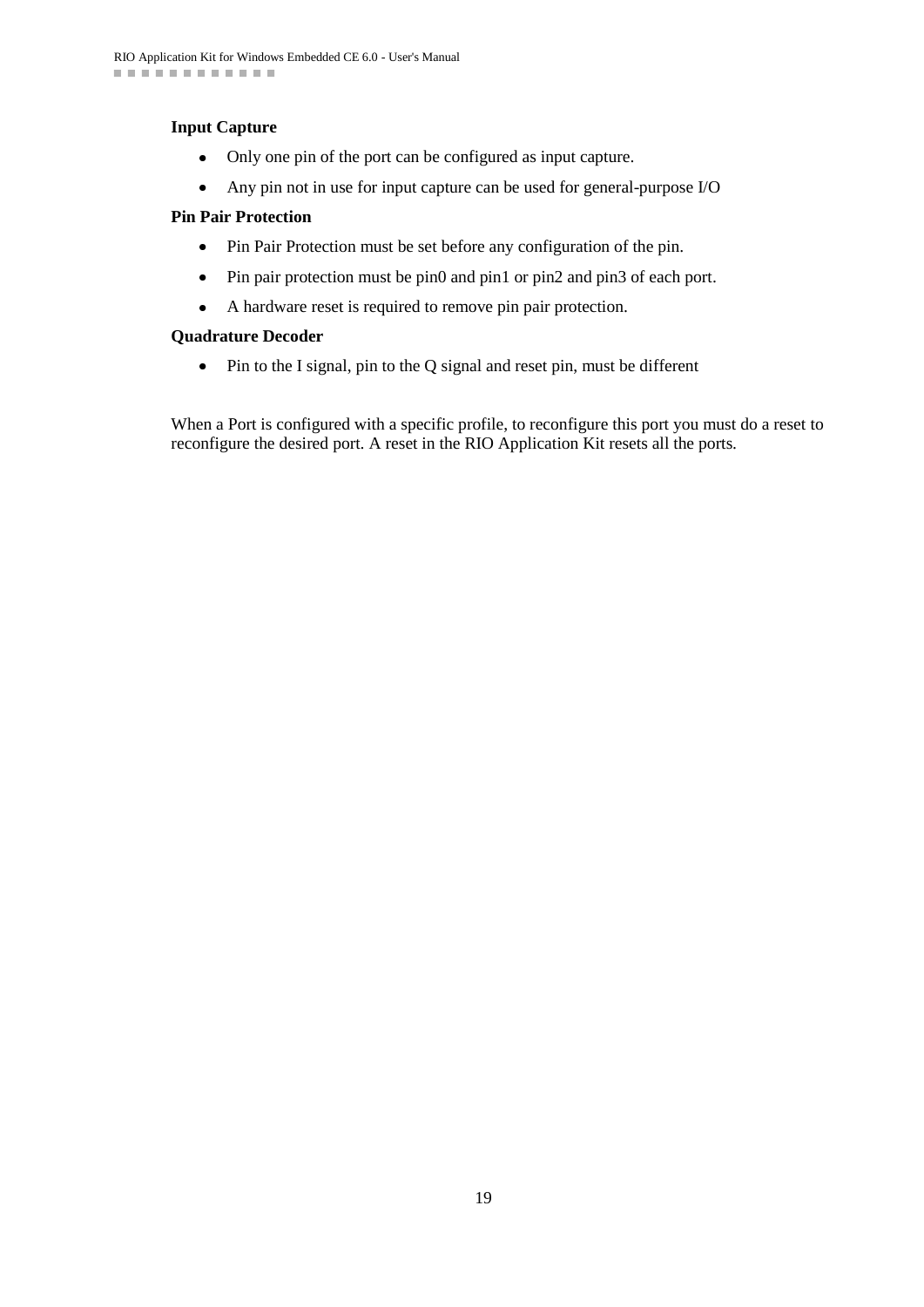## <span id="page-19-0"></span>6 Test Application

The source code of the test application can be integrated into a Windows Embedded CE 6.0 project by importing it as a subproject.

Once your project has been built with the RIO Application Kit driver and library you can add the test application.

In the Solution Explorer right-click on Subprojects. Choose **Add Existing Subproject:**

Navigate to *%\_WINCEROOT%\OTHERS\Digi\AppKits\RIO\_AppKit\src\test\_application* directory and select TestRIO\_LIB.pbpxml:

| Open                          |                    |                                               |    |                        | 2 X    |
|-------------------------------|--------------------|-----------------------------------------------|----|------------------------|--------|
| Look in:                      | test_application   |                                               | ▾╎ | $0$ $0$ $0$ $0$ $\Box$ |        |
| My Recent<br><b>Documents</b> | TestRIO_LIB.pbpxml |                                               |    |                        |        |
| Desktop                       |                    |                                               |    |                        |        |
| My Documents                  |                    |                                               |    |                        |        |
| My Computer                   |                    |                                               |    |                        |        |
|                               |                    |                                               |    |                        |        |
| My Network                    | File name:         | TestRIO_LIB.pbpxml                            |    |                        | Qpen   |
| Places.                       | Files of type:     | Windows Embedded CE Subproject Files (.pbp) \ |    |                        | Cancel |

Now you can see the parameter files and the source files.

Right click on TestRIO\_LIB and select **Rebuild**.

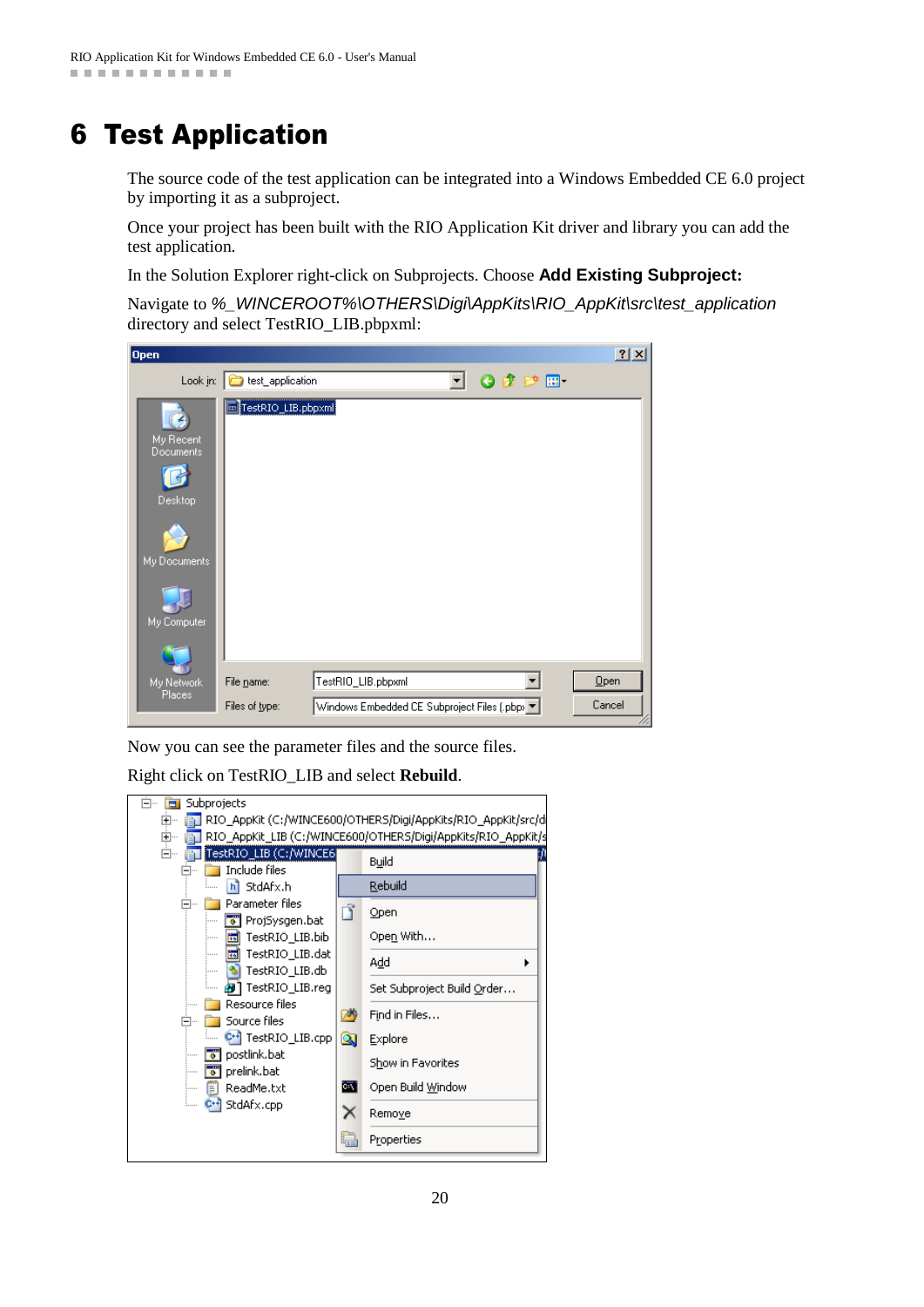Right click on the project and select **Make Run-Time Image.**

The test application build should then be rebuilt and included in the final **nk.bin** image.

TestRIO\_LIB is a command line application that is up to test all the profiles of the RIO Application Kit. Given below the help of the application to manage the different profiles:

```
\> testRIO_LIB HELP
TestRIO Application (LIB)!
TesRIO_LIB Help!
Application to test the different profiles of the RIO Application Kit
Revision 1.0 Copyright (c) 2008 by Digi International Inc.
   Usage: TestRIO LIB <options>
    Where options are:
      OUTPUT <Port> <Pin> <Value> Set a pin as
output and the control of the control of the control of the control of the control output and the control of the control of the control of the control of the control of the control of the control of the control of the cont
      INPUT <Port> <Pin> \sum_{n=1}^{\infty} Set a pin as
input in the control of the control of the control of the control of the control of the control of the control o
      READOUTPUT <Port> <Pin> Read output <Pin> Read output <Pin Read output <Pin Read output <Pin Read output <Pin Read output <Pin Read output <Pin Read output <Pin Read output <Pin Read output <Pin Read output <Pin Read outpu
value of the control of the control of the control of the control of the control of the control of the control of the control of the control of the control of the control of the control of the control of the control of the
      READINPUT <Port> <Pin>
Read input
value of the control of the control of the control of the control of the control of the control of the control of the control of the control of the control of the control of the control of the control of the control of the
      PWM <Port> <Pin> <Period(units time)> <Duty cycle(%)> Set a PWM
       PPM <Port> <Pin> <Period(units time)> <Duty cycle(%)> <Phase(degree)> Set a PPM
       CAPTURE <Port> <Pin> <PinStart> <Value> <PinEnd> <Value> Set an input 
\mathcal{C} capture \mathcal{C} and \mathcal{C} and \mathcal{C} and \mathcal{C} and \mathcal{C} and \mathcal{C} and \mathcal{C} and \mathcal{C} and \mathcal{C} and \mathcal{C} and \mathcal{C} and \mathcal{C} and \mathcal{C} and \mathcal{C} and \mathcal{C} and \mathcal{C} 
       COUNTEREND <Port> Get the 
                                                                                                            Count End
       QD <Port> <PinI> <PinQ> <PinReset> <ResetValue> Set a 
                                                                                                            quadrature decoder
      COUNTERVAL <Port>
Get the Get the Get the Get the Get the Get the Get the Get the Get the Get the Get the Get the Get the Get the Get the Get the Get the Get the Get the Get the Get the Get the Get the Get the Get the Get 
                                                                                                            Count value
      PINPAIRPROTECTION <Port> <Pin> <Pin> <Value> <Value> Set a pin
                                                                                                            pair protection
      GETPINPAIRPROTECTION <Port>
Get a pin
                                                                                                            pair protection
      BUTTON <number>
Read Button <number>
Read Button <number>
Read Button <number>
Read Button <number>
Read Button <number>
Read Button <number>
Read Button <number>
Read Button <number <number <number <number <number <number
value of the control of the control of the control of the control of the control of the control of the control of the control of the control of the control of the control of the control of the control of the control of the
      RESET RESET And the RIO control of the RIO control of the RIO control of the RIO control of the RIO control of the RIO control of the RIO control of the RIO control of the RIO control of the RIO control of the RIO control 
chip and the chip and the chip and the chip and the chip and the chip and the chip and the chip and the chip and the chip and the chip and the chip and the chip and the chip and the chip and the chip and the chip and the c
      HELP Show this show that the show that the show that the show that the show this show this
help in the control of the control of the control of the control of the control of the control of the control of the control of the control of the control of the control of the control of the control of the control of the 
    Examples:
       TestRIO_LIB OUTPUT 0 0 1
       TestRIO_LIB INPUT 0 1
       TestRIO_LIB READOUTPUT 0 0
       TestRIO_LIB READINPUT 0 1
       TestRIO_LIB PWM 1 0 1000 50
       TestRIO_LIB PPM 2 2 20000 10 180
       TestRIO_LIB CAPTURE 3 0 0 RISING 0 FALLING
       TestRIO_LIB COUNTEREND 3
       TestRIO_LIB QD 4 0 1 2 FALLING
       TestRIO_LIB COUNTERVAL 4
       TestRIO_LIB PINPAIRPROTECTION 5 0 1 0 0
       TestRIO_LIB GETPINPAIRPROTECTION 5
       TestRIO_LIB BUTTON 1
       TestRIO_LIB RESET
       TestRIO_LIB HELP
   To obtain specific information about one profile write only the first parameter, for 
example: TestRIO LIB PWM
\langle
```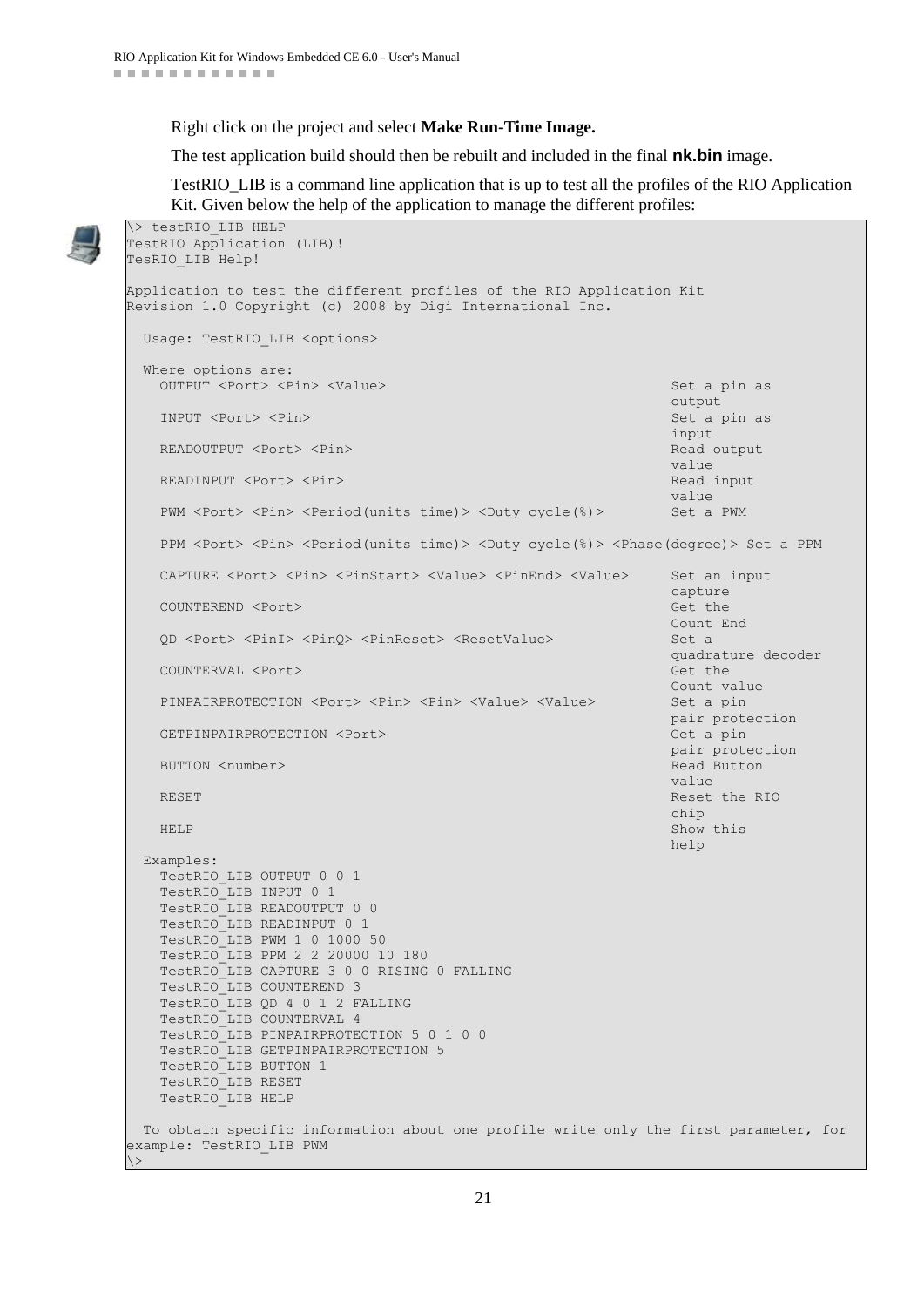## <span id="page-21-0"></span>6.1 Examples

In this chapter you can see different examples to the different configurations of the RIO Application Kit.

#### <span id="page-21-1"></span>6.1.1 Configure an Output

Command line to configure Port 0 Pin 0 as Output to high value.

```
\> TestRIO_LIB OUTPUT 0 0 1
TestRIO LIB Application!
Output:
  Port number=0
  Pin number=0
  Value=1
\langle
```
### <span id="page-21-2"></span>6.1.2 Configure an Input

Command line to configure Port 0 Pin 1 as Input.



```
\> TestRIO_LIB INPUT 0 1
TestRIO LIB Application!
Input:
  Port number=0
  Pin number=1
  Read Input=1
\geq
```
### <span id="page-21-3"></span>6.1.3 Read an Output

Command line to read Port 0 Pin 0 as Input.

```
\> TestRIO_LIB INPUT 0 0
TestRIO LIB Application!
Input:
  Port number=0
  Pin number=0
  Read Output=1
\geq
```
### <span id="page-21-4"></span>6.1.4 Read an Input

Command line to read Port 0 Pin 1 as Input

```
\> TestRIO_LIB INPUT 0 0
TestRIO LIB Application!
Input:
  Port number=0
  Pin number=1
  Read Input=1
\geq
```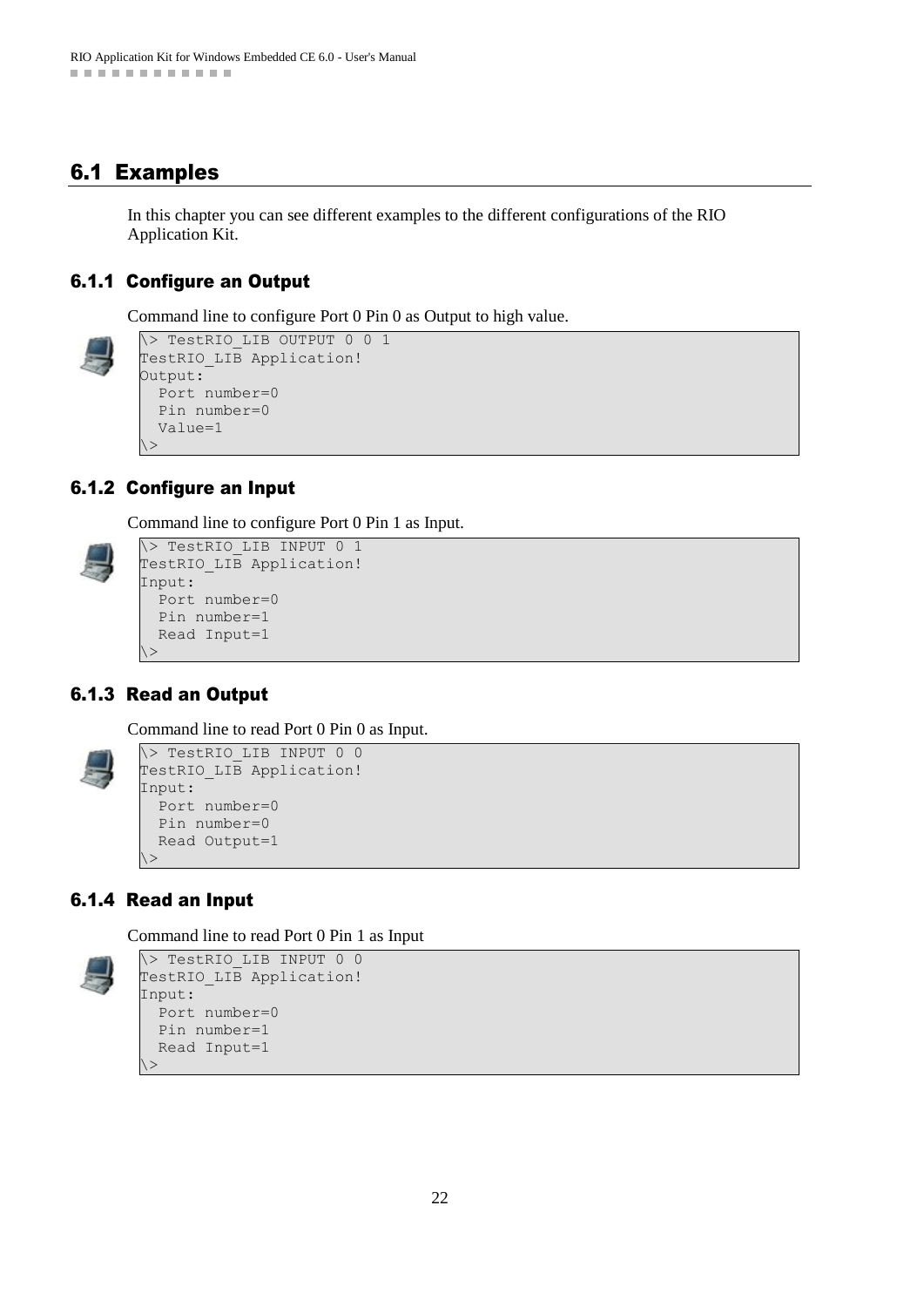### <span id="page-22-0"></span>6.1.5 Set a PWM

Command line to set Port1 Pin2 as PWM, period of 15000 units time and duty cycle 20%.



\> TestRIO\_LIB PWM 1 2 15000 20 TestRIO LIB Application! Pulse-Width Modulation: Port number=1 Pin number=2 Period in units time=15000 Duty cycle (%)=20  $\langle$ 

### <span id="page-22-1"></span>6.1.6 Set a PPM

Command line to set Port2 Pin2 as PPM, period of 1000 units time, duty cycle 50% and phase 90º.



```
\> TestRIO_LIB PPM 2 2 1000 50 90
TestRIO LIB Application!
Pulse-Position Modulation:
  Port number=2
  Pin number=2
  Period in units time=1000
  Duty cycle (%)=50
  Phase (degree)=90
\rightarrow
```
## <span id="page-22-2"></span>6.1.7 Configure an Input Capture/Get Capture

Command line to configure Port3 Pin0 as input capture, the start signal is Pin 1 in rising edge, and the end signal is pin 2 in falling edge. Then read the capture value. We have connected the PWM of Section 6.1.5 to the Port3 Pin0



```
\> TestRIO_LIB CAPTURE 3 0 1 RISING 2 FALLING
TestRIO LIB Application!
Input Capture:
  Port number=3
  Pin input number=0
  Pin start number=1
  Start value=RISING
  Pin end number =2
  End value=FALLING
\> TestRIO_LIB COUNTEREND 3
TestRIO LIB Application!
Counter End:
  Port number=3
   Value= 2999
\langle
```
## <span id="page-22-3"></span>6.1.8 Configure a Quadrature Decoder/Get Counter

Command line to configure Port5 Pin0 as I input signal, Pin1 as Q input signal, and Pin2 as reset signal when falling. We have connected a the PPM 50% phase 0 to pin0, PPM 50% phase 270º to pin1, and pin 2 is connected to ground, in this case the counter will be incremented.



```
\> testRIO_LIB QD 5 0 1 2 FALLING
TestRIO LIB Application!
Quadrature Decoder:
  Port number=5
  Pin I number=0
  Pin Q number=1
```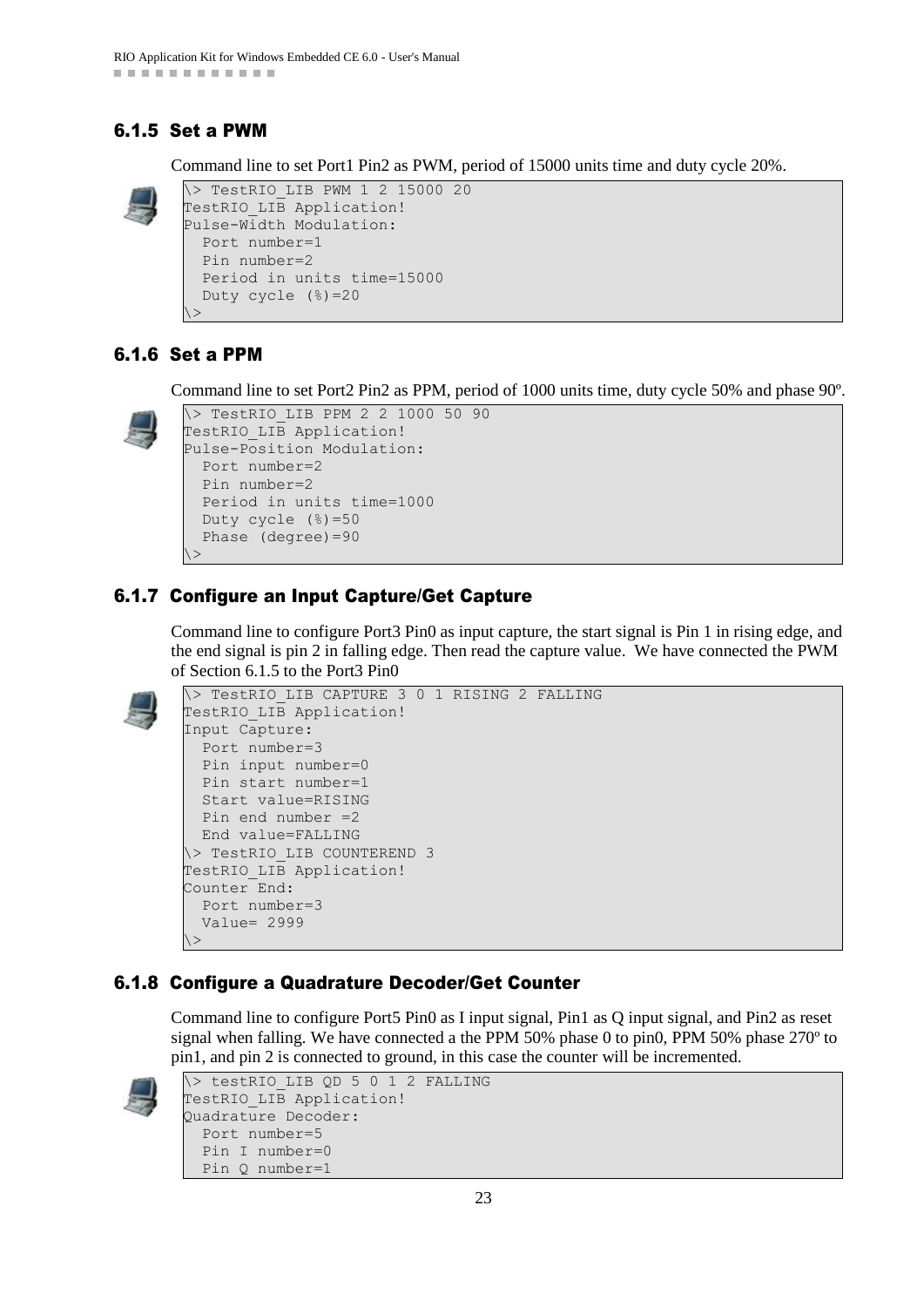```
 Pin reset number=2
   Reset value =FALLING
\> TestRIO_LIB COUNTERVAL 5
TestRIO LIB Application!
Counter Value:
  Port number=5
  Value= 368
\langle \rangle
```
### <span id="page-23-0"></span>6.1.9 Set a Pin Pair Protection

Command line to set a Pin Pair Protection to Port5 Pins 0 (value0) and 1 (value0).



```
\> testRIO_LIB PINPAIRPROTECTION 5 0 1 0 0
TestRIO LIB Application!
Pin Pair Protection:
  Port number=5
  Pin 1 number=0
  Pin 2 number=1
  Pin 1 value=0
  Pin 2 value=0
\langle \rangle
```
#### <span id="page-23-1"></span>6.1.10 Get a Pin Pair Protection

Command line to get the current Pin Pair Protection of Port5.

\> testRIO\_LIB GETPINPAIRPROTECTION 5 TestRIO LIB Application! Pin Pair Protection: Port number=5 has protection Pin1,Pin0 have protection=0x0 Pin3,Pin2 do not have protection  $\langle \rangle$ 

### <span id="page-23-2"></span>6.1.11 Read a Button state

Command line to read User Button 1.



\> testRIO\_LIB BUTTON 1 TestRIO LIB Application! Button read: Button number=1 Read Button= 0  $\langle$ 

### <span id="page-23-3"></span>6.1.12 Force a Reset

Command line to make a reset to the RIO chip.



\> testRIO\_LIB RESET TestRIO LIB Application! Reset Done!  $\langle \rangle$